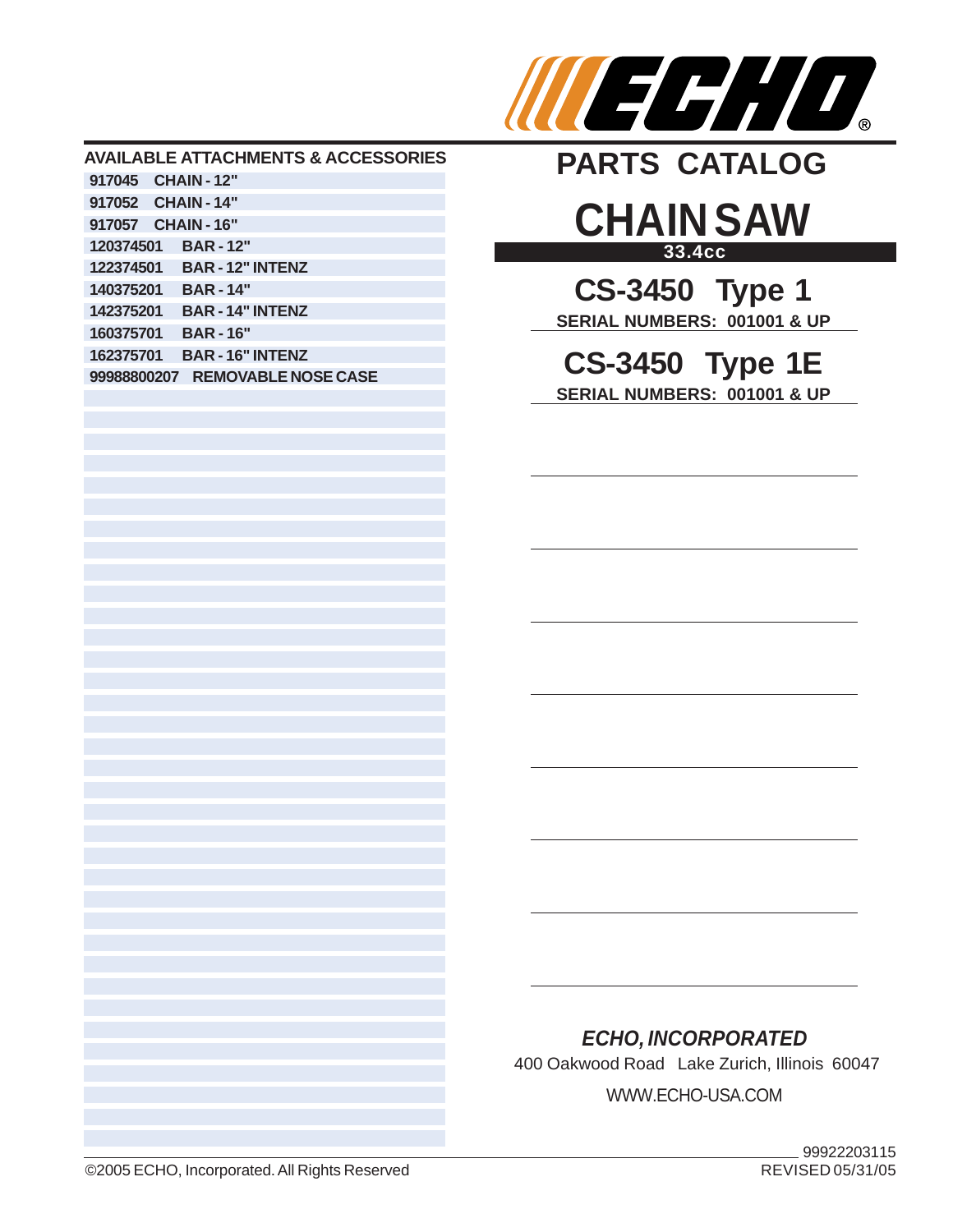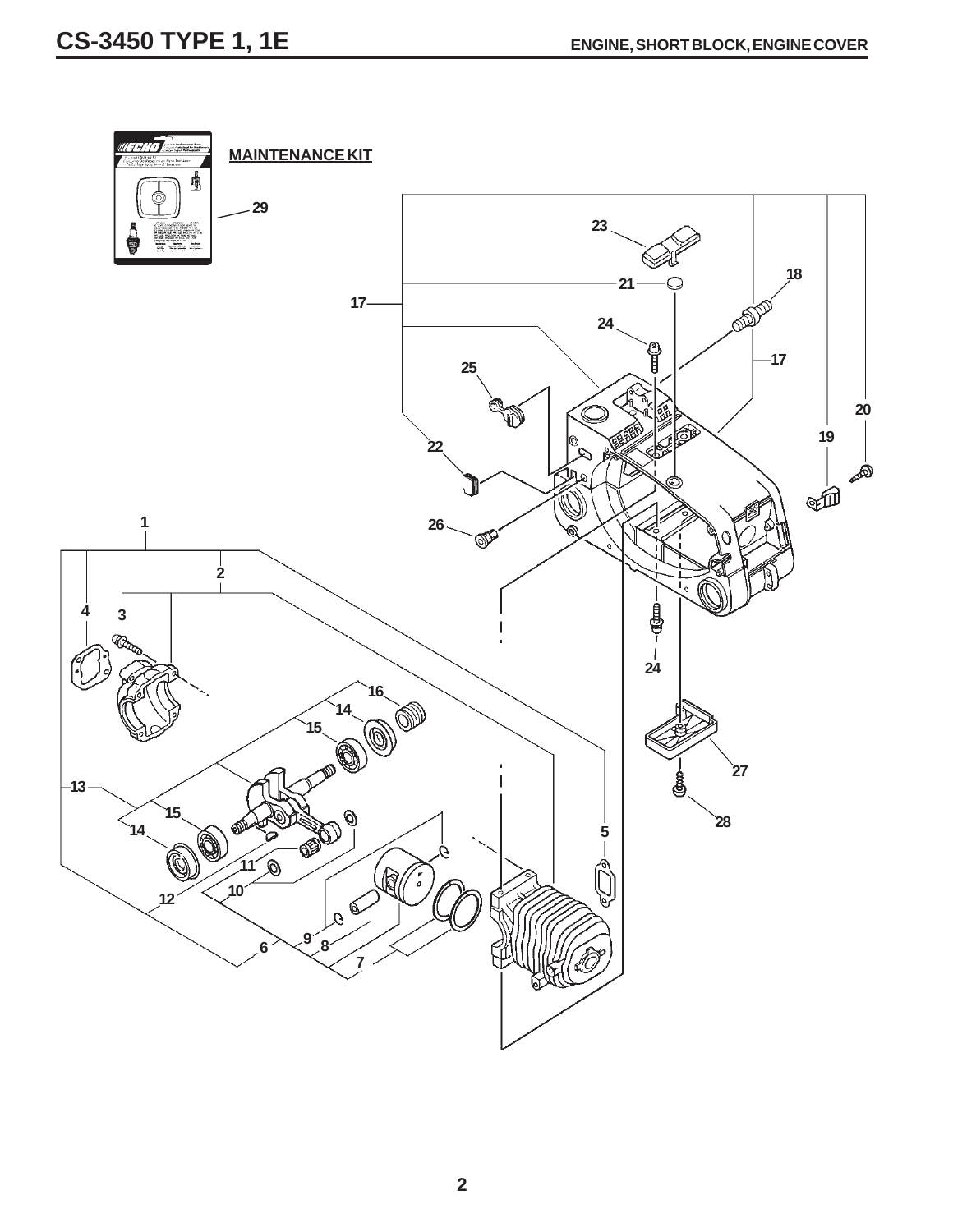|                | OPTIONAL ENGINE REPOWER   |                |                                                     |                                                                                   |
|----------------|---------------------------|----------------|-----------------------------------------------------|-----------------------------------------------------------------------------------|
| $\mathbf{1}$   | SB1019                    | $\mathbf{1}$   | <b>SHORT BLOCK</b>                                  | INCLUDES 2-16                                                                     |
| 2              | -------------------       | 1              | <b>CRANKCASE SET</b>                                | <b>INCLUDES ITEM3</b>                                                             |
| 3              |                           | $\overline{4}$ | SCREW, 5X25                                         |                                                                                   |
| $\overline{4}$ | 90023805025<br>V103000120 | 1              | <b>GASKET, INTAKE</b>                               |                                                                                   |
| 5              | 14551013931               | $\mathbf{1}$   | GASKET, EXHAUST                                     |                                                                                   |
| $\,$ 6 $\,$    | 10000039530               | 1              | <b>PISTON KIT</b>                                   | <b>INCLUDES ITEMS 7-11</b>                                                        |
| $\overline{7}$ | 10001113330               | $\overline{2}$ | <b>RING, PISTON</b>                                 |                                                                                   |
| 8              | 10001315330               | 1              | PIN, PISTON                                         |                                                                                   |
| 9              | 10001504630               | $\overline{2}$ | CIRCLIP, PISTON PIN                                 |                                                                                   |
| 10             | 10001411520               | $\overline{2}$ | <b>SPACER, PISTON PIN</b>                           |                                                                                   |
| 11             | 17501203930               | $\mathbf{1}$   | <b>BEARING, NEEDLE</b>                              |                                                                                   |
| 12             | 10014242030               | 1              | KEY, WOODRUFF                                       |                                                                                   |
| 13             | -------------------       | $\mathbf{1}$   | <b>CRANKSHAFTASY</b>                                | INCLUDES ITEMS 14-16                                                              |
| 14             | 10021338330               | $\overline{2}$ | SEAL, OIL                                           |                                                                                   |
| 15             | 90081036201               | $\overline{2}$ | BEARING, BALL 6201                                  |                                                                                   |
| 16             | 43706338330               | 1              | GEAR, WORM                                          |                                                                                   |
|                |                           |                |                                                     |                                                                                   |
|                |                           |                |                                                     | TYPE 1 - S/N 001001 & UP, TYPE 1E - S/N 001001-617761, CANADA - S/N 001001-005119 |
| 17             | 10400439231               | $\mathbf{1}$   | COVER KIT, ENGINE                                   | INCLUDES ITEMS 18-22                                                              |
| 18             | 43301103931               | $\overline{2}$ | STUD, GUIDE BAR                                     |                                                                                   |
| 19             | 10421539131               | $\mathbf{1}$   | <b>LATCH</b>                                        | TYPE 1E & CANADA - S/N 001001-004033                                              |
| 20             | 90025304010               | 1              | SCREW, 4X10                                         | TYPE 1E & CANADA - S/N 001001-004033                                              |
| 21             | 16391139130               | $\mathbf{1}$   | PLUG, OILER                                         |                                                                                   |
| 22             | 10403439130               | 1              | <b>PLUG</b>                                         |                                                                                   |
|                |                           |                |                                                     |                                                                                   |
|                |                           |                | TYPE 1E - S/N 617762 & UP, CANADA - S/N 005120 & UP |                                                                                   |
| 17             | A190000021                | $\mathbf{1}$   | COVER KIT, ENGINE                                   | <b>INCLUDES ITEM 18</b>                                                           |
| 18             | 43301103931               | $\overline{2}$ | STUD, GUIDE BAR                                     |                                                                                   |
|                |                           |                |                                                     |                                                                                   |
|                | S/N 001001 & UP           |                |                                                     |                                                                                   |
| 23             | 10402939230               | $\mathbf{1}$   | <b>GROMMET</b>                                      |                                                                                   |
| 24             | 90010605016               | $\overline{4}$ | <b>BOLT, 5X16</b>                                   |                                                                                   |
| 25             | 12901039130               | $\mathbf{1}$   | <b>GROMMET, NEEDLE</b>                              | TYPE <sub>1</sub>                                                                 |
| 25             | 17881039630               | 1              | <b>GROMMET, CHOKE</b>                               | <b>TYPE 1E</b>                                                                    |
| 26             | 12902339130               | 1              | <b>GROMMET, IDLE</b>                                |                                                                                   |
| 27             | 10404439230               | 1              | <b>COVER</b>                                        |                                                                                   |
| 28             | 90025604016               | 1              | SCREW, 4X16                                         |                                                                                   |
|                |                           |                |                                                     |                                                                                   |
|                | <b>OPTIONAL</b>           |                |                                                     |                                                                                   |
| 29             | 90068                     | 1              | <b>MAINTENANCE KIT</b>                              | INCLUDES ITEMS 30-32                                                              |
| 30             | 13031039131               | 1              | FILTER, AIR (NOT SHOWN)                             |                                                                                   |
| 31             | 13120507320               | 1              | FILTER, FUEL (NOT SHOWN)                            |                                                                                   |

32 15901010630 1 PLUG, SPARK -- BPM-7A (NOT SHOWN)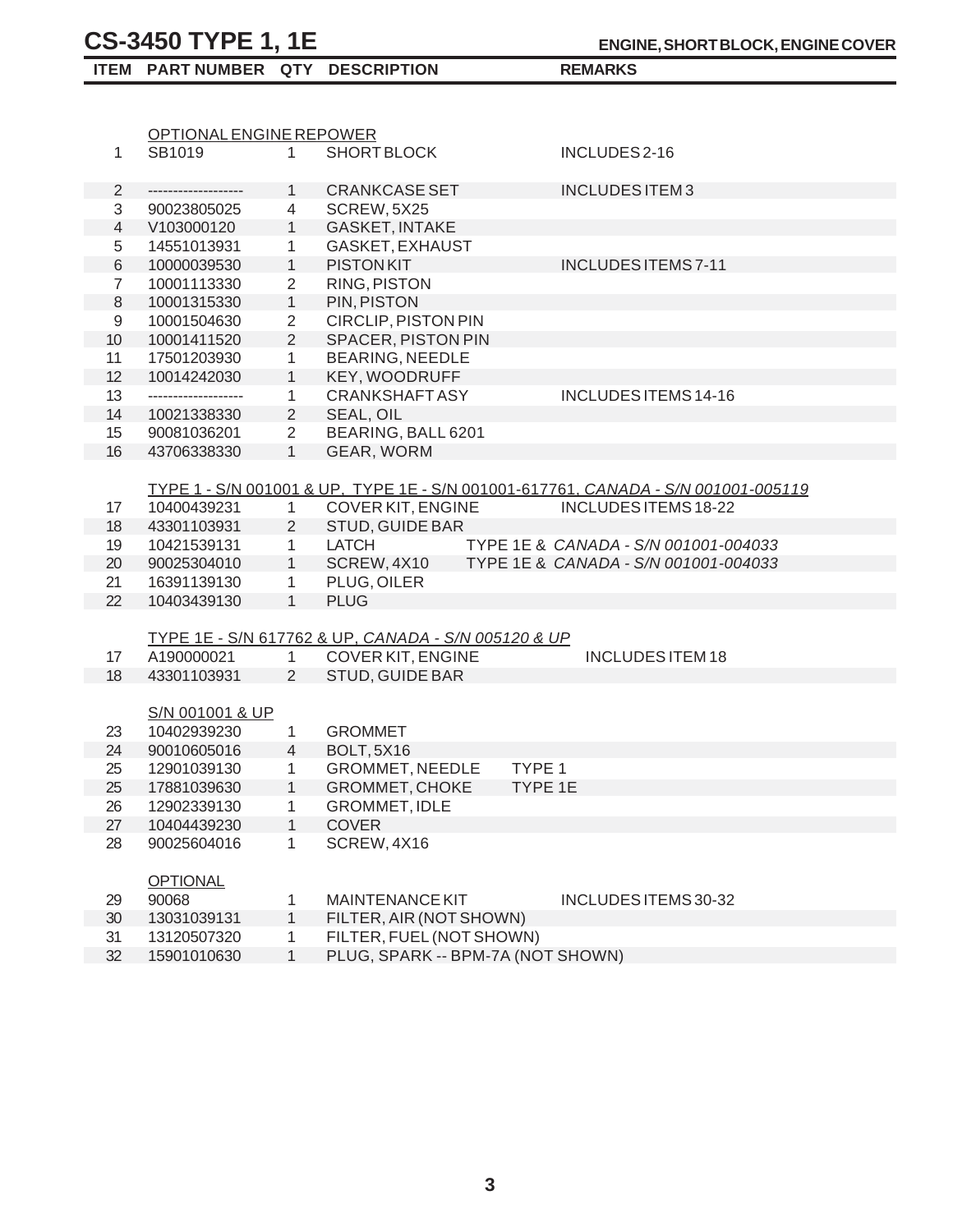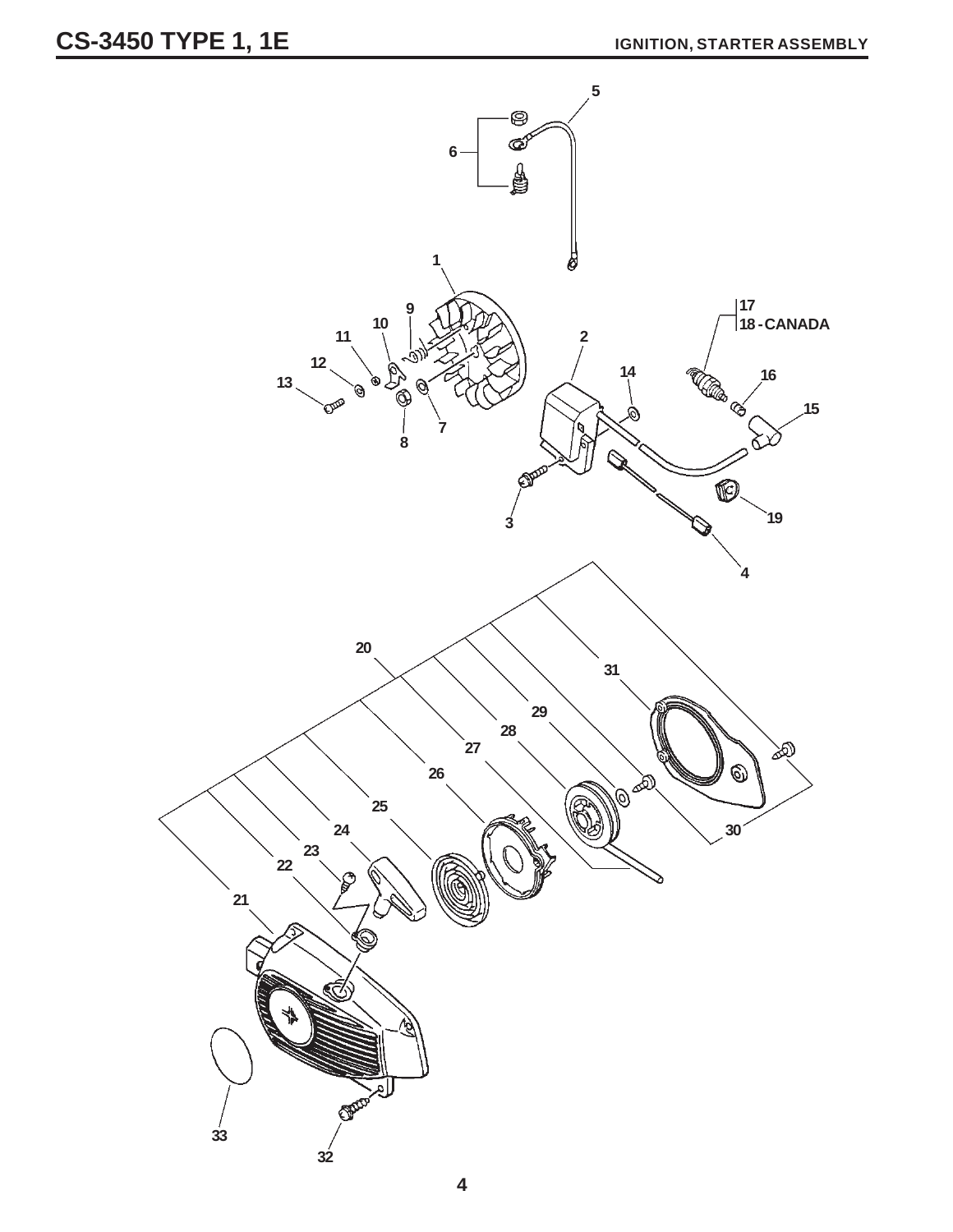# **CS-3450 TYPE 1, 1E**

33 89011849330 1 LABEL, ECHO

 **ITEM PART NUMBER QTY DESCRIPTION REMARKS**

**IGNITION, STARTER ASSEMBLY**

|                |                 |                |                                                                         | TYPE 1 - S/N 001001 & UP CANADA - S/N 001001-002141, TYPE 1E - S/N 001001-558735   |
|----------------|-----------------|----------------|-------------------------------------------------------------------------|------------------------------------------------------------------------------------|
| $\mathbf{1}$   | 15680035630     | $1 \quad$      | <b>FLYWHEEL</b>                                                         |                                                                                    |
|                |                 |                |                                                                         |                                                                                    |
|                |                 |                | TYPE 1 - CANADA - S/N 002142 & UP, TYPE 1E - S/N 558736 & UP            |                                                                                    |
| $\mathbf{1}$   | 15680039230     | $1 \quad$      | <b>FLYWHEEL</b>                                                         |                                                                                    |
|                |                 |                |                                                                         |                                                                                    |
| 2              | 15662639130     | 1              | COIL, IGNITION                                                          | TYPE 1 - S/N 001001-091750 CANADA - S/N 001001-002141, TYPE 1E - S/N 001001-558735 |
| $\mathbf{3}$   | 90023805020     | $2^{\circ}$    | SCREW, 5X20                                                             |                                                                                    |
| 4              | 16201039430     | $\mathbf{1}$   | <b>LEAD</b>                                                             |                                                                                    |
|                |                 |                |                                                                         |                                                                                    |
|                |                 |                | TYPE 1 - S/N 091751 & UP CANADA - S/N 002142, TYPE 1E - S/N 558736 & UP |                                                                                    |
| 2              | 15662639230     | $\mathbf{1}$   | COIL, IGNITION                                                          |                                                                                    |
| 3              | 90023805022     | $\overline{2}$ | SCREW, 5X22                                                             |                                                                                    |
| 4              | 16201039430     | $\mathbf{1}$   | <b>LEAD</b>                                                             |                                                                                    |
|                |                 |                |                                                                         |                                                                                    |
|                | S/N 001001 & UP |                |                                                                         |                                                                                    |
| 5              | 16201039131     | $\mathbf{1}$   | <b>LEAD</b>                                                             |                                                                                    |
| $\,6\,$        | 16340019830     | $\mathbf{1}$   | <b>SWITCH, IGNITION</b>                                                 |                                                                                    |
| $\overline{7}$ | 90060000008     | $\mathbf{1}$   | <b>WASHER 8</b>                                                         |                                                                                    |
| $\,8\,$        | 90050000008     | $\mathbf{1}$   | NUT <sub>8</sub>                                                        |                                                                                    |
| 9              | 17723435430     | $\overline{2}$ | SPRING, RETURN                                                          |                                                                                    |
| 10             | 17721835631     | $\overline{2}$ | PAWL, STARTER                                                           |                                                                                    |
| 11             | 17724704630     | $\overline{2}$ | SPACER, RATCHET                                                         |                                                                                    |
| 12             | 90060300005     | $\overline{2}$ | <b>WASHER 5</b>                                                         |                                                                                    |
| 13             | 90021605012     | $\overline{2}$ | SCREW, 5X12                                                             |                                                                                    |
| 14             | 15011716430     | 2              | <b>SPACER</b>                                                           |                                                                                    |
| 15             | 15901201620     | $\mathbf{1}$   | CAP, SPARK PLUG                                                         |                                                                                    |
| 16             | 15901103432     | 1              | COIL, SPARK PLUG CAP                                                    |                                                                                    |
| 17             | 15901010630     | $\mathbf{1}$   | SPARK PLUG -- BPM-7A                                                    | <b>US MODELS</b>                                                                   |
| 18             | 15901010230     | $\mathcal I$   | <b>SPARK PLUG</b>                                                       | CANADA MODELS                                                                      |
| 19             | 15611004920     | $\mathbf{1}$   | <b>GROMMET</b>                                                          |                                                                                    |
| 20             | 17720039631     | $\mathbf{1}$   | <b>STARTER ASY</b>                                                      | INCLUDES ITEMS 20-30                                                               |
| 21             | 17723239532     | $\mathbf{1}$   | <b>COVER, STARTER</b>                                                   |                                                                                    |
| 22             | 17722739131     | $\mathbf{1}$   | GUIDE, ROPE                                                             |                                                                                    |
| 23             | 90029603014     | $\mathbf{1}$   | SCREW, 3X14                                                             |                                                                                    |
| 24             | 17722835430     | 1              | <b>GRIP, STARTER</b>                                                    |                                                                                    |
| 25             | 17722039630     | 1              | SPRING, REWIND                                                          |                                                                                    |
| 26             | 17722139630     | 1              | PLATE, STARTER                                                          |                                                                                    |
| 27             | 17722606530     | 1              | ROPE, STARTER - 3X850mm                                                 | BULK OPTION: 99944440000                                                           |
| 28             | 17721535632     | 1              | DRUM, STARTER                                                           |                                                                                    |
| 29             | 17721404630     | 1              | <b>WASHER</b>                                                           |                                                                                    |
| 30             | 90025304014     | 4              | SCREW, 4X14                                                             |                                                                                    |
| 31             | 10153439530     | $\mathbf{1}$   | PLATE, GUIDE                                                            |                                                                                    |
| 32             | 90025604016     | 4              | SCREW, 4X16                                                             |                                                                                    |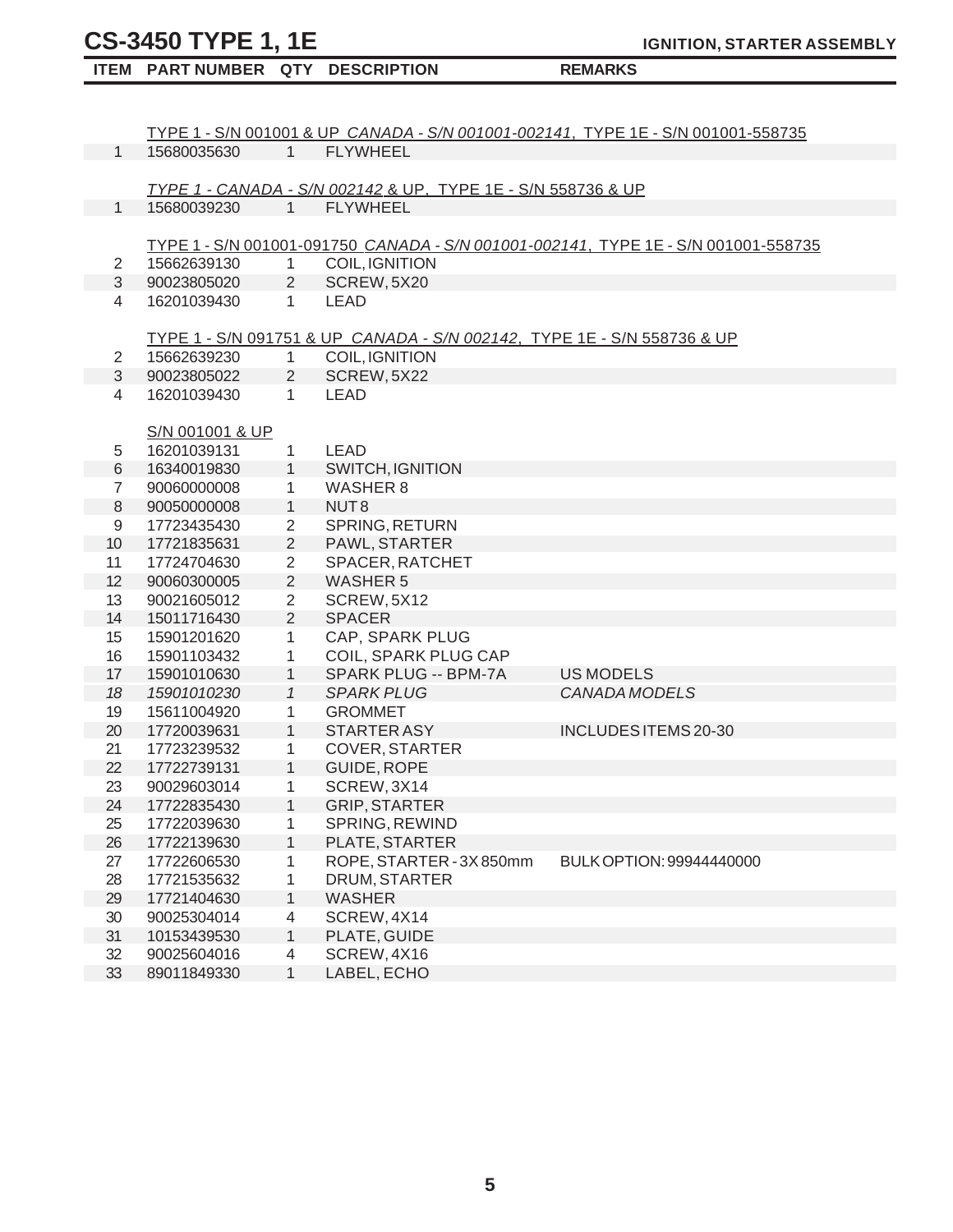# **CS-3450 TYPE 1, 1E** INTAKE, EXHAUST



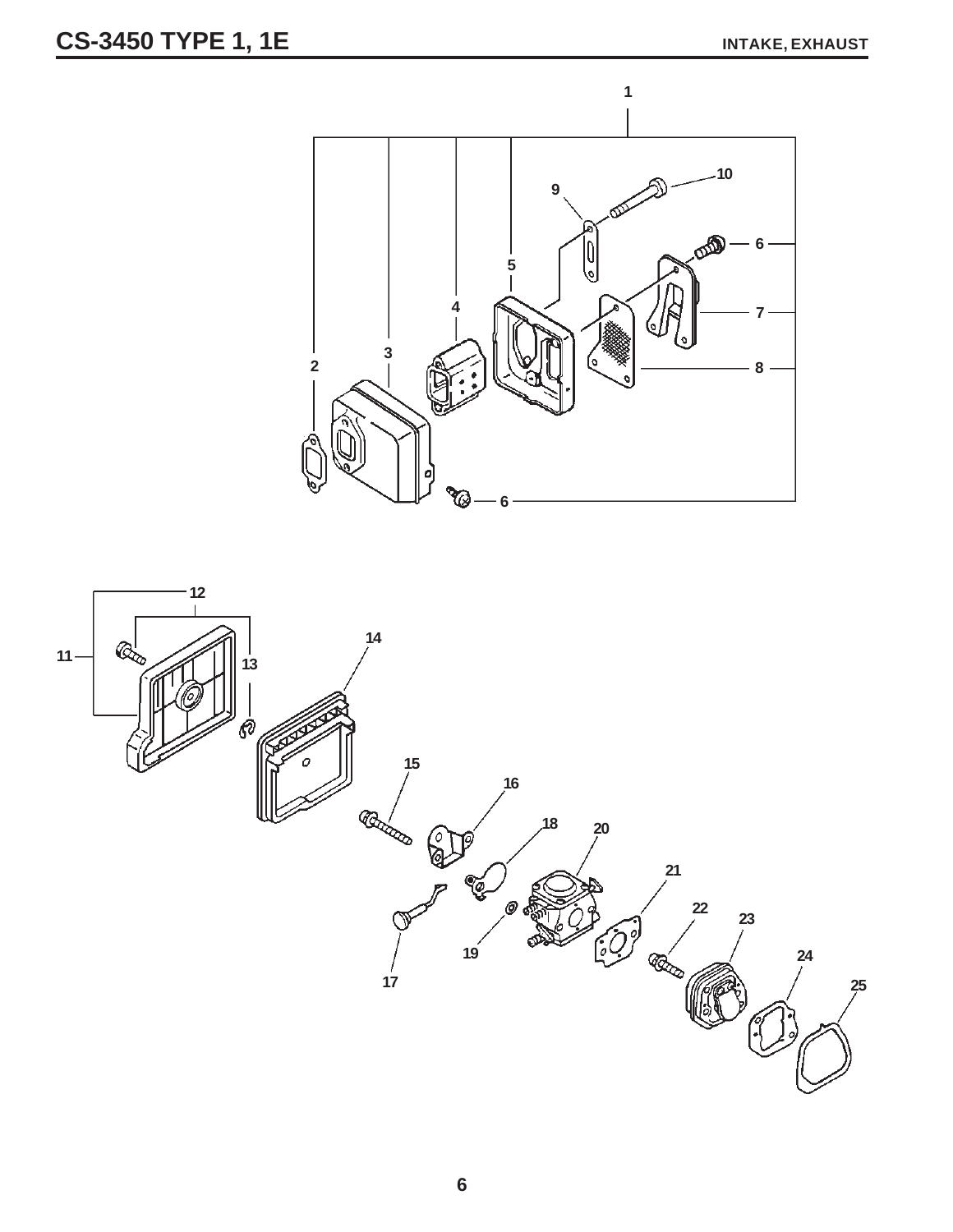**ITEM PART NUMBER QTY DESCRIPTION REMARKS**

|                | S/N001001 & UP             |                |                                                     |                           |
|----------------|----------------------------|----------------|-----------------------------------------------------|---------------------------|
| 1              | 14580335532                | $\mathbf{1}$   | MUFFLER ASY                                         | <b>INCLUDES ITEMS 2-8</b> |
| $\overline{2}$ | 14551013931                | 1              | GASKET, MUFFLER                                     |                           |
| 3              | 14585813931                | $\mathbf{1}$   | <b>MUFFLER</b>                                      |                           |
| 4              | 14585913930                | $\mathbf{1}$   | <b>SILENCER</b>                                     |                           |
| 5              | 14586135530                | $\mathbf{1}$   | LID, MUFFLER                                        |                           |
| 6              | 90025004008                | $\overline{4}$ | SCREW, 4X8                                          |                           |
| $\overline{7}$ | 14587635530                | $\mathbf{1}$   | GUIDE, EXHAUST                                      |                           |
| 8              | 14586213931                | $\mathbf{1}$   | <b>SCREEN, MUFFLER</b>                              |                           |
| 9              | 14564213930                | $\mathbf{1}$   | PLATE, EYE                                          |                           |
| 10             | 10102313930                | $\overline{2}$ | <b>BOLT, MUFFLER</b>                                |                           |
|                |                            |                |                                                     |                           |
| 11             | 13030239133                | $\mathbf{1}$   | <b>CLEANER LID ASY</b>                              | INCLUDES ITEMS 12-13      |
| 12             | 13040613932                | $\mathbf{1}$   | <b>BOLT ASY</b>                                     | <b>INCLUDES ITEMS 13</b>  |
| 13             | 90070000004                | $\mathbf{1}$   | E-RING4                                             |                           |
| 14             | 13031039131                | 1              | FILTER, AIR                                         |                           |
| 15             | 90023805045                | $\overline{2}$ | SCREW, 5X45                                         |                           |
| 16             | 12901139130                | 1              | PLATE, PREVENT                                      |                           |
| 17             | 17851039230                | $\mathbf{1}$   | ROD, CHOKE                                          |                           |
| 18             | 17851539130                | $\mathbf{1}$   | SHUTTER, CHOKE                                      |                           |
| 19             | 17851603930                | $\overline{2}$ | <b>WASHER</b>                                       |                           |
|                |                            |                |                                                     |                           |
| 20             | TYPE 1 - S/N 001001-025666 |                |                                                     |                           |
|                | 12300060131                | $1 \quad$      | CARBURETOR -- WT-385A                               |                           |
|                |                            |                |                                                     |                           |
| 20             |                            |                | TYPE 1 - S/N 025667 & UP, TYPE 1E - S/N 001001 & UP |                           |
|                | 12300139132                | 1              | CARBURETOR -- WT-402A                               |                           |
|                |                            |                |                                                     |                           |
|                | S/N001001 & UP             |                |                                                     |                           |
| 21             | v103000021                 | $\mathbf{1}$   | <b>GASKET, INTAKE</b>                               |                           |
| 22             | 90025005018                | $2^{\circ}$    | SCREW, 5X18                                         |                           |
| 23             | 13000039131                | $\mathbf{1}$   | <b>INSULATOR KIT</b>                                |                           |
| 24             | v103000120                 | $\mathbf{1}$   | <b>GASKET, INTAKE</b>                               |                           |

25 13001239130 1 SEAL

**7**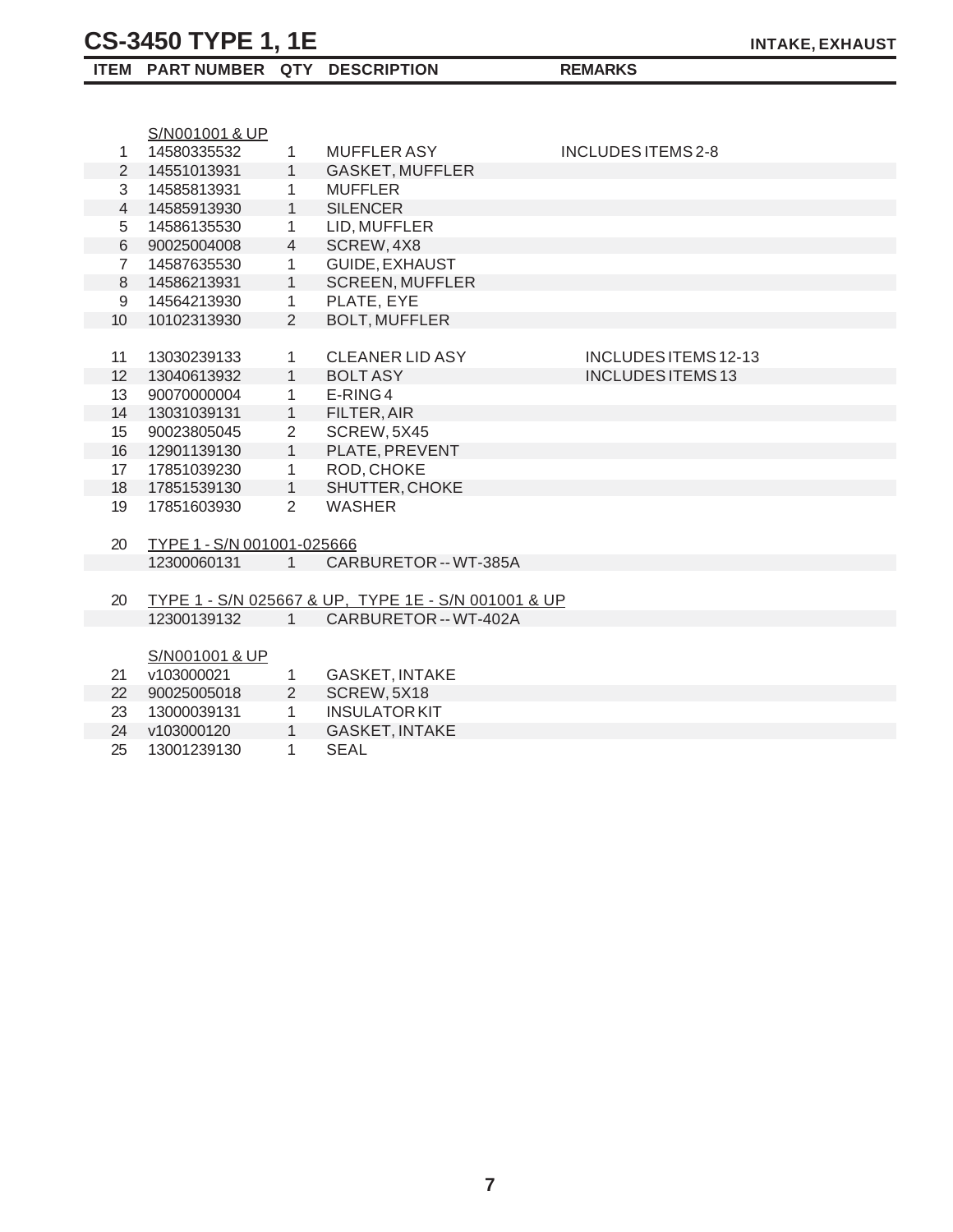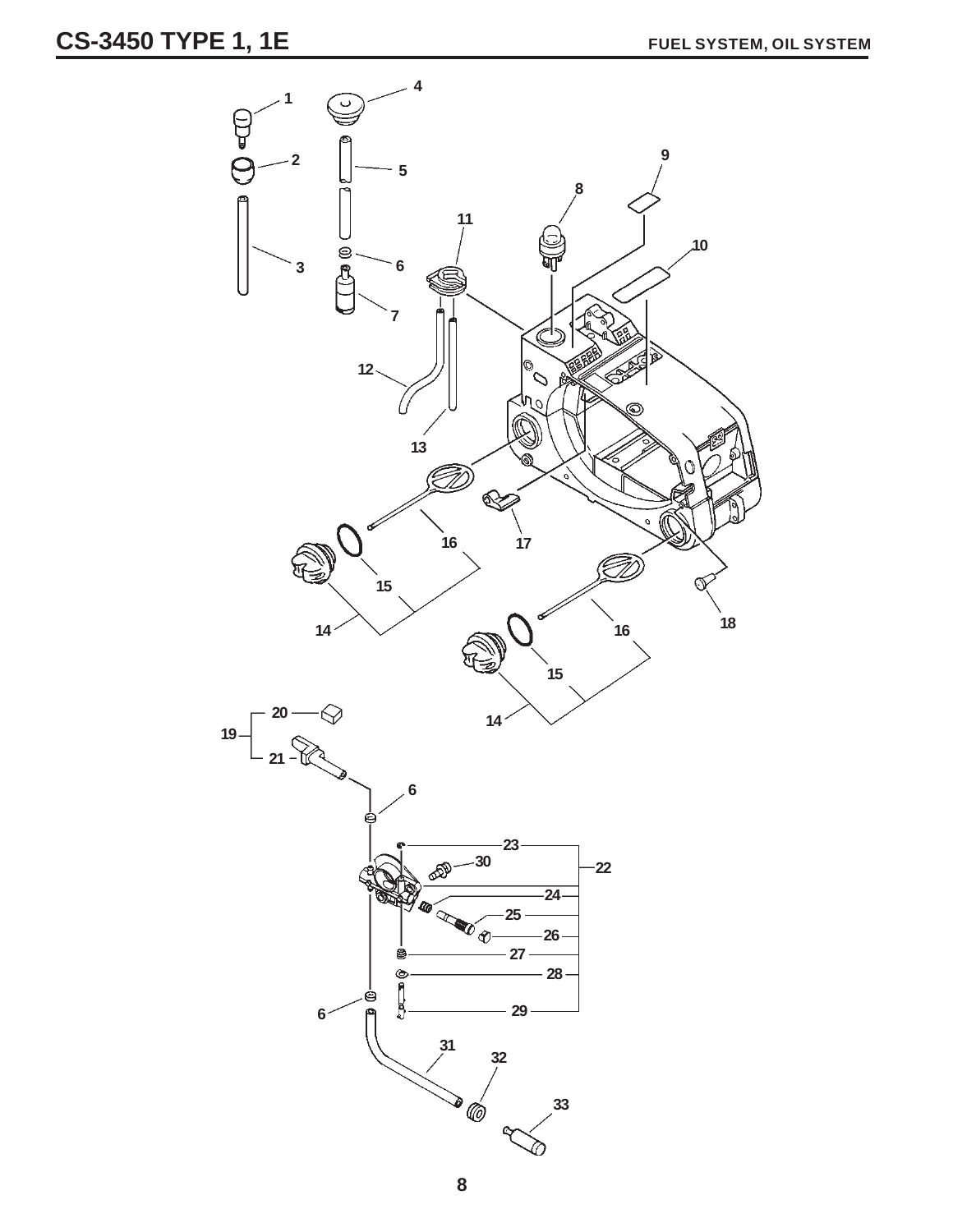| ITEM PART NUMBER QTY DESCRIPTION |  |
|----------------------------------|--|
|                                  |  |

| 1                | A356000030  | 1              | VALVE, CHECK           |                             |
|------------------|-------------|----------------|------------------------|-----------------------------|
| $\overline{2}$   | 13132839130 | $\mathbf{1}$   | COVER, VENT            |                             |
| 3                | 13201039230 |                | PIPE, VENT-3X5X100mm   | BULK OPTION: 90014          |
|                  |             | $\mathbf{1}$   |                        |                             |
| $\overline{4}$   | 13211539130 | $\mathbf{1}$   | <b>GROMMET, FUEL</b>   |                             |
| 5                | 13201239130 | $\mathbf{1}$   | PIPE, FUEL-3X6X160mm   | BULK OPTION: 90015          |
| 6                | 13201326630 | $\mathfrak{S}$ | <b>CLIP</b>            |                             |
| $\overline{7}$   | 13120507320 | $\mathbf{1}$   | FILTER, FUEL           |                             |
| 8                | 12318139130 | $\mathbf{1}$   | PUMP, PURGE            |                             |
| $\boldsymbol{9}$ | 89016739230 | $\mathbf{1}$   | LABEL, PURGE PUMP      |                             |
| 10               | 89022839130 | $\mathbf{1}$   | LABEL, CAUTION         |                             |
| 11               | 13275839130 | 1              | <b>BRACKET, PUMP</b>   |                             |
| 12               | 13271639130 | $\mathbf{1}$   | PIPE, RETURN-2X4X42mm  | BULK OPTION: 90018          |
| 13               | 13131239130 | $\mathbf{1}$   | PIPE, PURGE - 3X5X70mm | BULK OPTION: 90014          |
| 14               | 43600139231 | $\mathbf{2}$   | CAP, TANK              | <b>INCLUDES ITEMS 15-16</b> |
| 15               | 90072100025 | $\overline{2}$ | O-RING <sub>25</sub>   |                             |
| 16               | 13105119830 | $\overline{2}$ | CLIP, FUEL CAP         |                             |
| 17               | 13033639530 | $\mathbf{1}$   | <b>PLUG</b>            |                             |
| 18               | 43611413930 | $\mathbf{1}$   | VALVE, CHECK           |                             |
| 19               | 43720139130 | 1              | PIPE KIT               | <b>INCLUDES ITEMS 20-21</b> |
| 20               | 43724439130 | $\mathbf{1}$   | PAD, FOAM              |                             |
| 21               | 43721139132 | $\mathbf{1}$   | PIPE, OIL              |                             |
| 22               | 43700239130 | $\mathbf{1}$   | <b>AUTO-OILER ASY</b>  | INCLUDES ITEM 23-29         |
| 23               | 12312715030 | $\mathbf{1}$   | <b>CLIP</b>            |                             |
| 24               | 43701938330 | $\mathbf{1}$   | <b>SPRING</b>          |                             |
| 25               | 43702437330 | $\mathbf{1}$   | <b>PLUNGER</b>         |                             |
| 26               | 43706237330 | $\mathbf{1}$   | CAP, OIL PUMP          |                             |
| 27               | 43701537330 | $\mathbf{1}$   | <b>SPRING</b>          |                             |
| 28               | 43702937330 | $\mathbf{1}$   | <b>WASHER</b>          |                             |
| 29               | 43701639130 | 1              | NEEDLE, ADJUST         |                             |
| 30               | 90023505012 | $\overline{2}$ | SCREW, 5X12            |                             |
| 31               | V471000110  | 1              | PIPE-3X6X115mm         | BULK OPTION: 90015          |
| 32               |             |                |                        |                             |
|                  | 13211501461 | $\mathbf{1}$   | <b>GROMMET</b>         |                             |

 $REMARKS$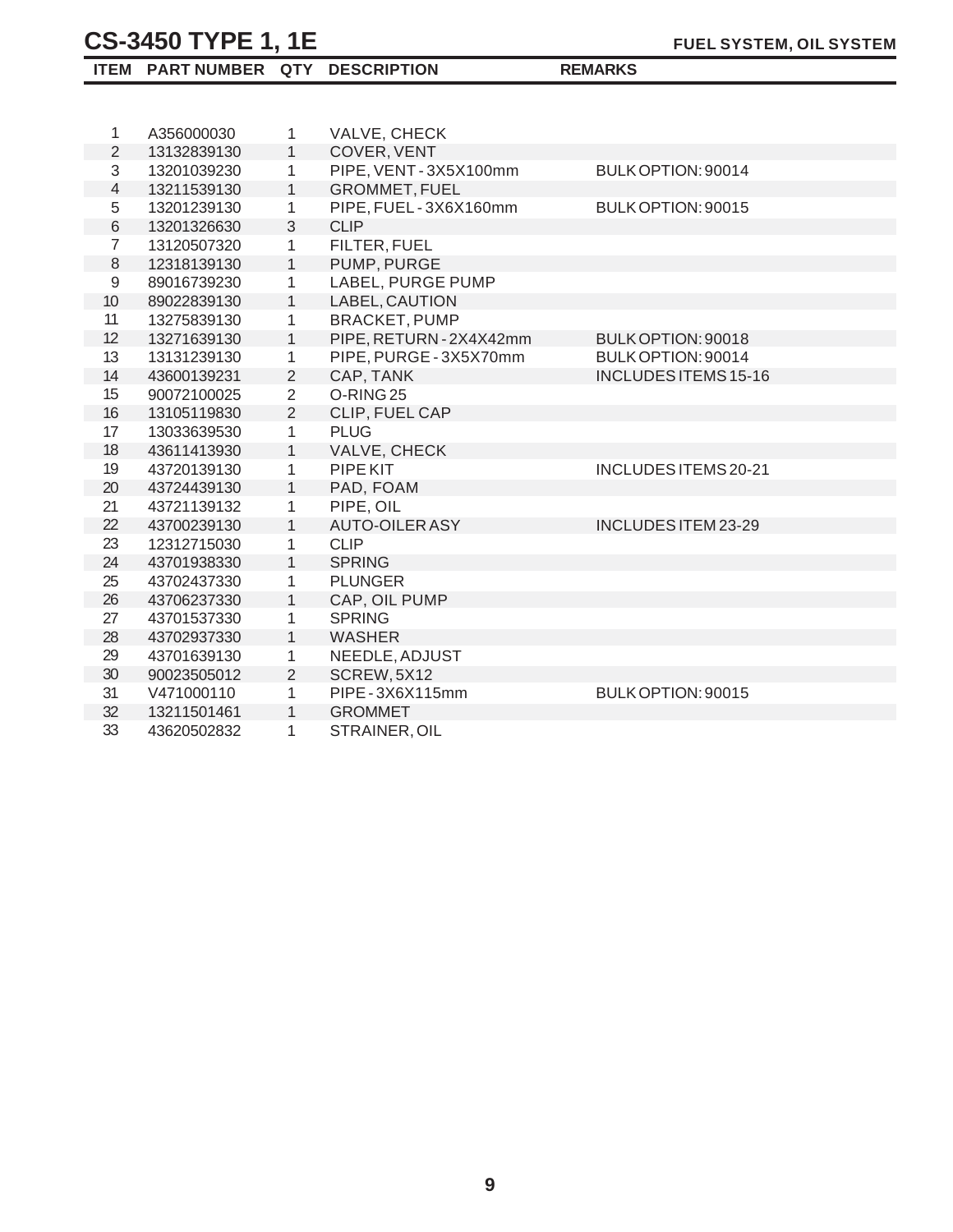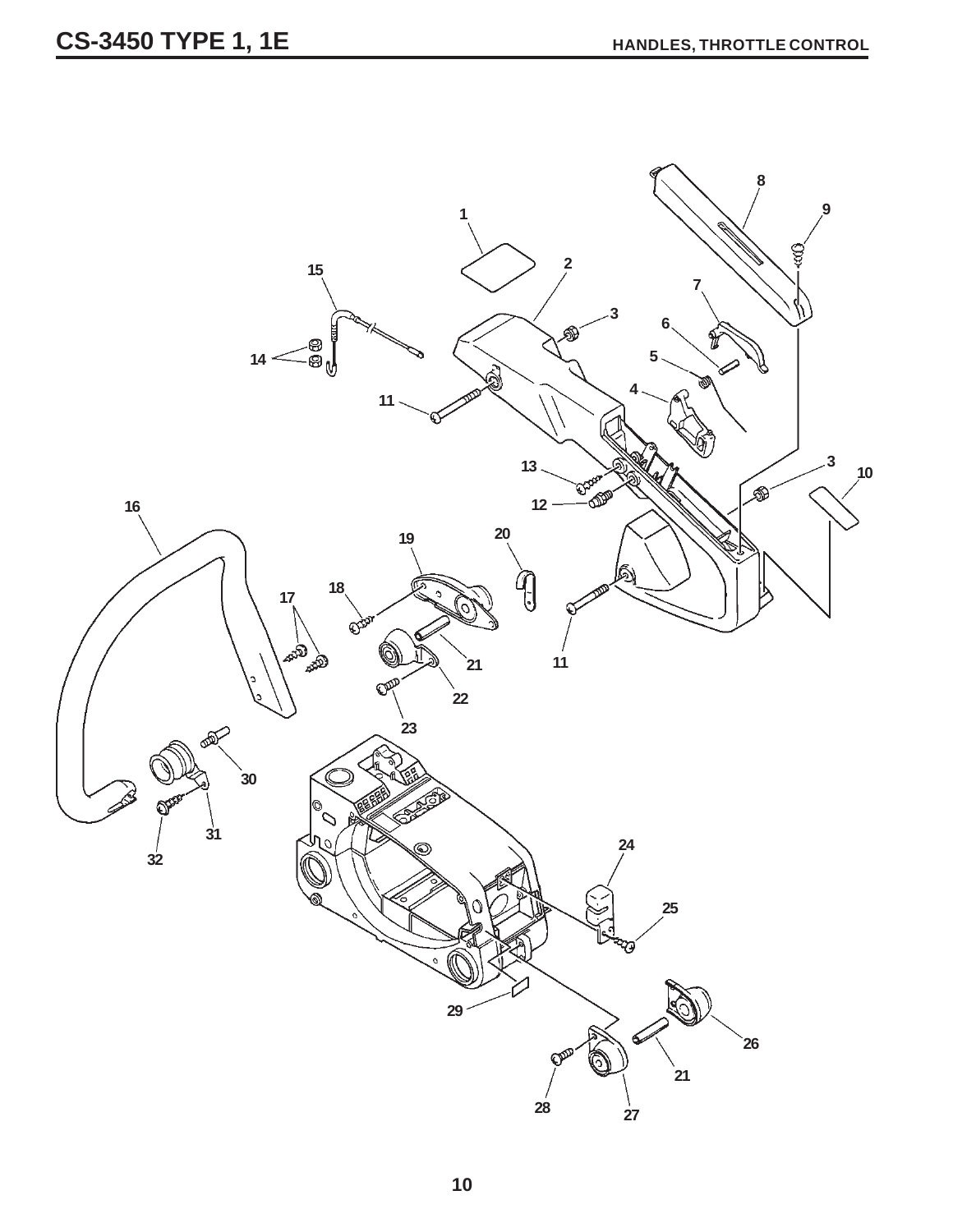| ITEM PART NUMBER QTY DESCRIPTION |  |
|----------------------------------|--|
|----------------------------------|--|

| <b>REMARKS</b> |  |
|----------------|--|

| 1              | 89019130131 | 1              | LABEL, KICK BACK         |
|----------------|-------------|----------------|--------------------------|
| $\overline{2}$ | 35111039431 | $\mathbf{1}$   | HANDLE, REAR             |
| 3              | 90051600005 | 2              | NUT, FLANGE 5            |
| $\overline{4}$ | 17801039430 | $\mathbf{1}$   | CONTROL, THROTTLE        |
| $\mathbf 5$    | 17809139430 | $\mathbf{1}$   | SPRING, THROTTLE LOCKOUT |
| $6\,$          | 90033040200 | 1              | ROLLER, 4X19.8           |
| $\overline{7}$ | 17809039430 | $\mathbf{1}$   | LOCKOUT, THROTTLE        |
| $\,8\,$        | 35115539430 | $\mathbf{1}$   | COVER, HANDLE            |
| $\mathsf g$    | 90025604022 | $\mathbf{1}$   | SCREW, 4X22              |
| 10             | 89022839130 | $\mathbf{1}$   | LABEL, CAUTION           |
| 11             | 90023805057 | $\overline{2}$ | SCREW, 5X57              |
| 12             | 17830237930 | $\mathbf{1}$   | LATCH, THROTTLE          |
| 13             | 90025304025 | $\mathbf{1}$   | SCREW, 4X25              |
| 14             | 90050200006 | $\overline{2}$ | NUT <sub>6</sub>         |
| 15             | 17800139430 | 1              | <b>WIRE, THROTTLE</b>    |
| 16             | 35161039430 | $\mathbf{1}$   | HANDLE, FRONT            |
| 17             | 90025305020 | $\overline{2}$ | SCREW, 5X20              |
| 18             | 90025304010 | 2              | SCREW, 4X10              |
| 19             | 10091039430 | $\mathbf{1}$   | <b>CUSHION - UPPER</b>   |
| 20             | 15911318430 | $\mathbf{1}$   | <b>CLIP</b>              |
| 21             | 10092439430 | $\overline{2}$ | COLLAR <sub>.5</sub>     |
| 22             | 10091739431 | $\mathbf{1}$   | <b>CUSHION - UPPER</b>   |
| 23             | 90023804010 | $\mathbf{1}$   | SCREW, 4X10              |
| 24             | 10092139430 | $\mathbf{1}$   | <b>CUSHION</b>           |
| 25             | 90025304014 | $\overline{2}$ | SCREW, 4X14              |
| 26             | 35162139430 | $\mathbf{1}$   | <b>CUSHION-LOWER</b>     |
| 27             | 35162439430 | $\mathbf{1}$   | <b>CUSHION - LOWER</b>   |
| 28             | 90023804014 | 2              | SCREW, 4X14              |
| 29             | 89015737330 | $\mathbf{1}$   | LABEL, SWITCH            |
| 30             | 10091533930 | $\mathbf{1}$   | <b>SCREW</b>             |
| 31             | 10091035630 | 1              | <b>CUSHION</b>           |
| 32             | 90025604016 | $\mathbf{1}$   | SCREW, 4X16              |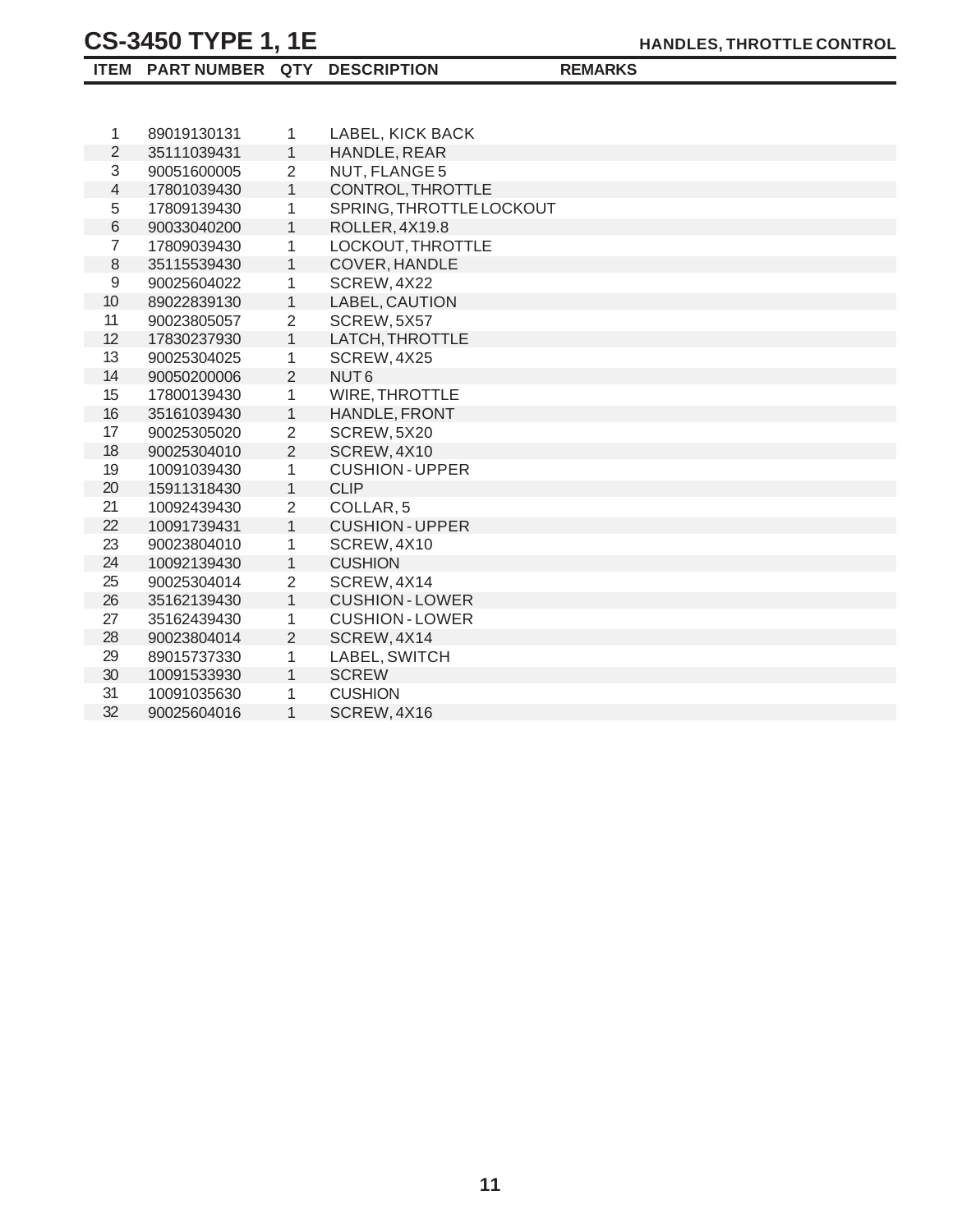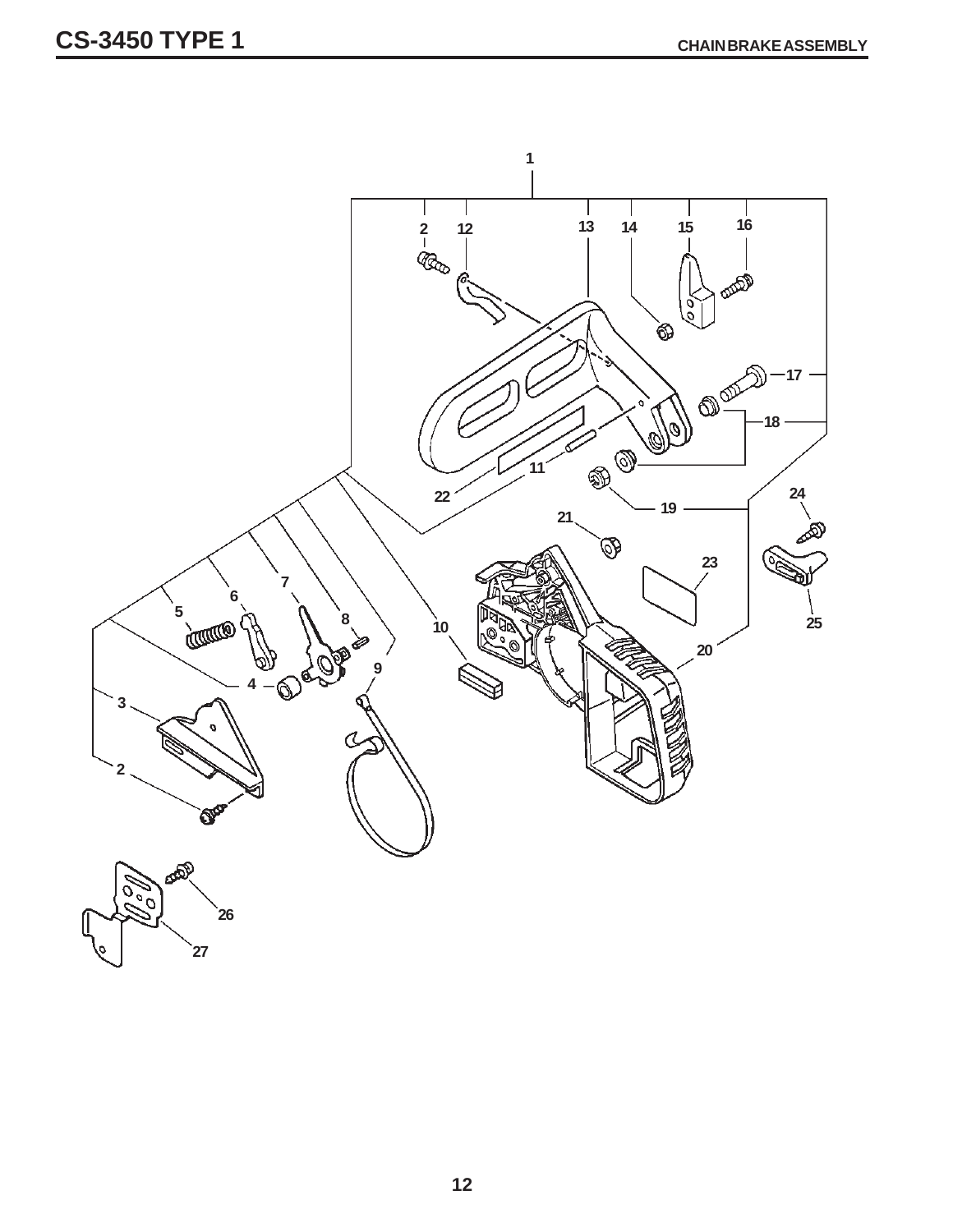|                | ITEM PART NUMBER QTY DESCRIPTION |                |                        | <b>REMARKS</b>      |
|----------------|----------------------------------|----------------|------------------------|---------------------|
|                |                                  |                |                        |                     |
|                |                                  |                |                        |                     |
|                | S/N001001 & UP                   |                |                        |                     |
| 1              | 43310039230                      | 1              | <b>CHAIN BRAKE KIT</b> | INCLUDES ITEMS 2-20 |
| $\overline{2}$ | 90025304010                      | $\overline{4}$ | SCREW, 4X10            |                     |
| 3              | 43331039530                      | $\mathbf{1}$   | COVER, BRAKE           |                     |
| $\overline{4}$ | 43311635430                      | $\mathbf{1}$   | SPACER, 8X12X9         |                     |
| 5              | 43312235430                      | 1              | SPRING, BRAKE          |                     |
| 6              | 43320935430                      | $\mathbf{1}$   | STOPPER. BRAKE         |                     |
| $\overline{7}$ | 43320835431                      | 1              | LEVER, BRAKE           |                     |
| 8              | 90033040088                      | $\mathbf{1}$   | <b>ROLLER</b>          |                     |
| $\mathsf g$    | 43312339130                      | 1              | <b>BAND, BRAKE</b>     |                     |
| 10             | 43331232630                      | $\mathbf{1}$   | COVER, SEAL            |                     |
| 11             | 90033040238                      | 1              | ROLLER, 4X23.8         |                     |
| 12             | 43311439130                      | $\mathbf{1}$   | <b>SPRING</b>          |                     |
|                |                                  |                |                        |                     |
|                | S/N 001001-025666                |                |                        |                     |
| 13             | 43311160531                      | 1              | LEVER, BRAKE           |                     |
|                |                                  |                |                        |                     |
|                | S/N 025667 & UP                  |                |                        |                     |
| 13             | 43314739631                      | 1              | LEVER, BRAKE           |                     |
|                |                                  |                |                        |                     |
|                | S/N001001 & UP                   |                |                        |                     |
| 14             | 90050000004                      | $\overline{2}$ | NUT4                   |                     |
| 15             | 43317139630                      | $\mathbf{1}$   | <b>WEIGHT, BRAKE</b>   |                     |
| 16             | 90023804020                      | $\overline{2}$ | SCREW, 4X20            |                     |
| 17             | 90020905030                      | $\mathbf{1}$   | SCREW, 5X30            |                     |
| 18             | 43316739130                      | $\overline{2}$ | <b>SPACER</b>          |                     |
| 19             | 90056000005                      | $\mathbf{1}$   | LOCKNUT5               |                     |
| 20             | 43300539530                      | 1              | <b>GUARD, SPROCKET</b> |                     |
| 21             | 43301903933                      | 2              | NUT, FLANGE 6          |                     |
| 22             | 89019239531                      | $\mathbf{1}$   | LABEL, BAR & CHAIN     | <b>US MODELS</b>    |
| 22             | 89035439131                      | $\mathcal{I}$  | LABEL, BAR & CHAIN     | CANADA MODELS       |
| 23             | 89015139530                      | 1              | LABEL, MODEL           |                     |
| 24             | 90025305020                      | $\mathbf{1}$   | SCREW, 5X20            |                     |
| 25             | 43302635430                      | 1              | CATCHER, CHAIN         |                     |
| 26             | 90025304010                      | $\mathbf{1}$   | SCREW, 4X10            |                     |
| 27             | 43301239131                      | 1              | PLATE, GUIDE           |                     |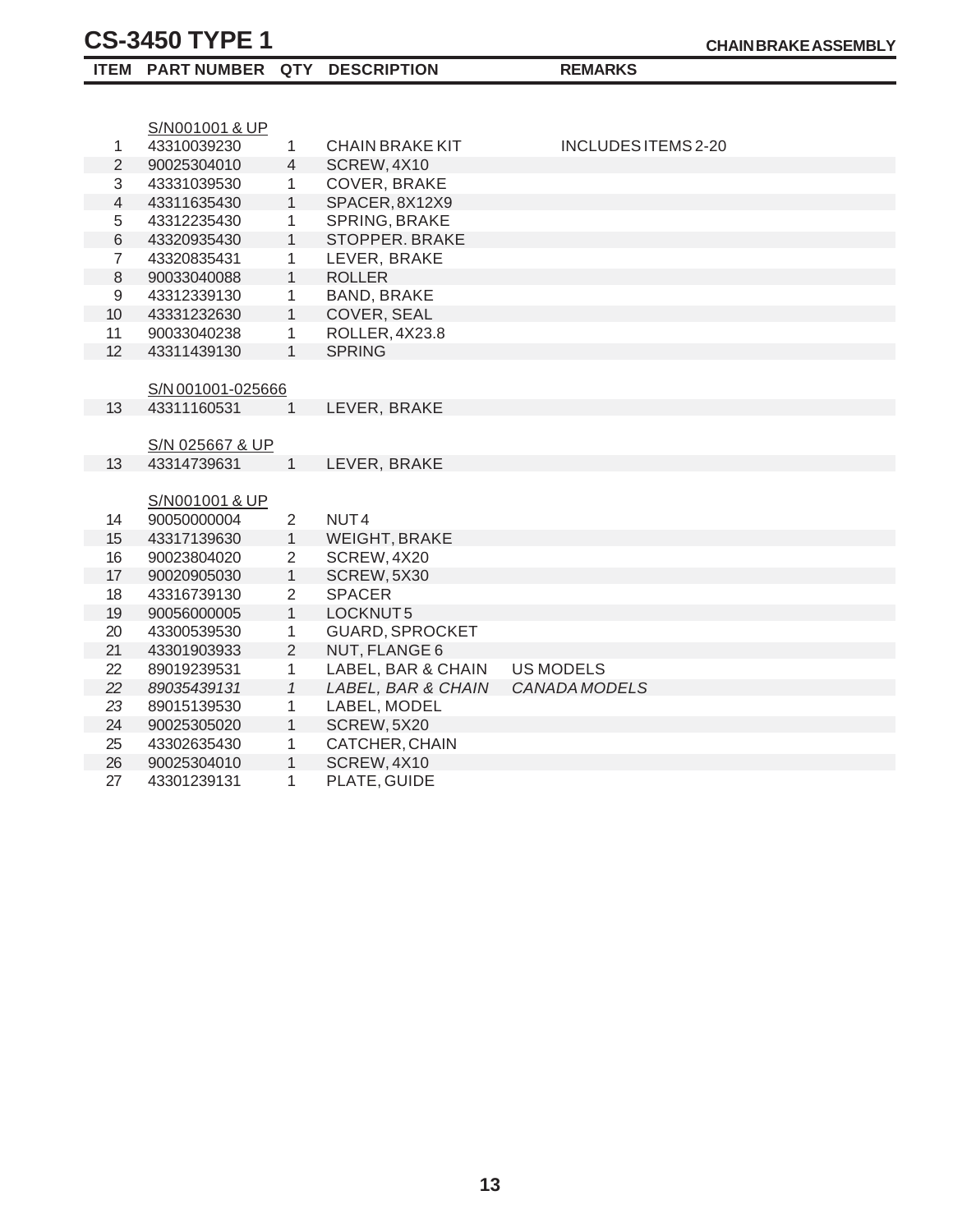

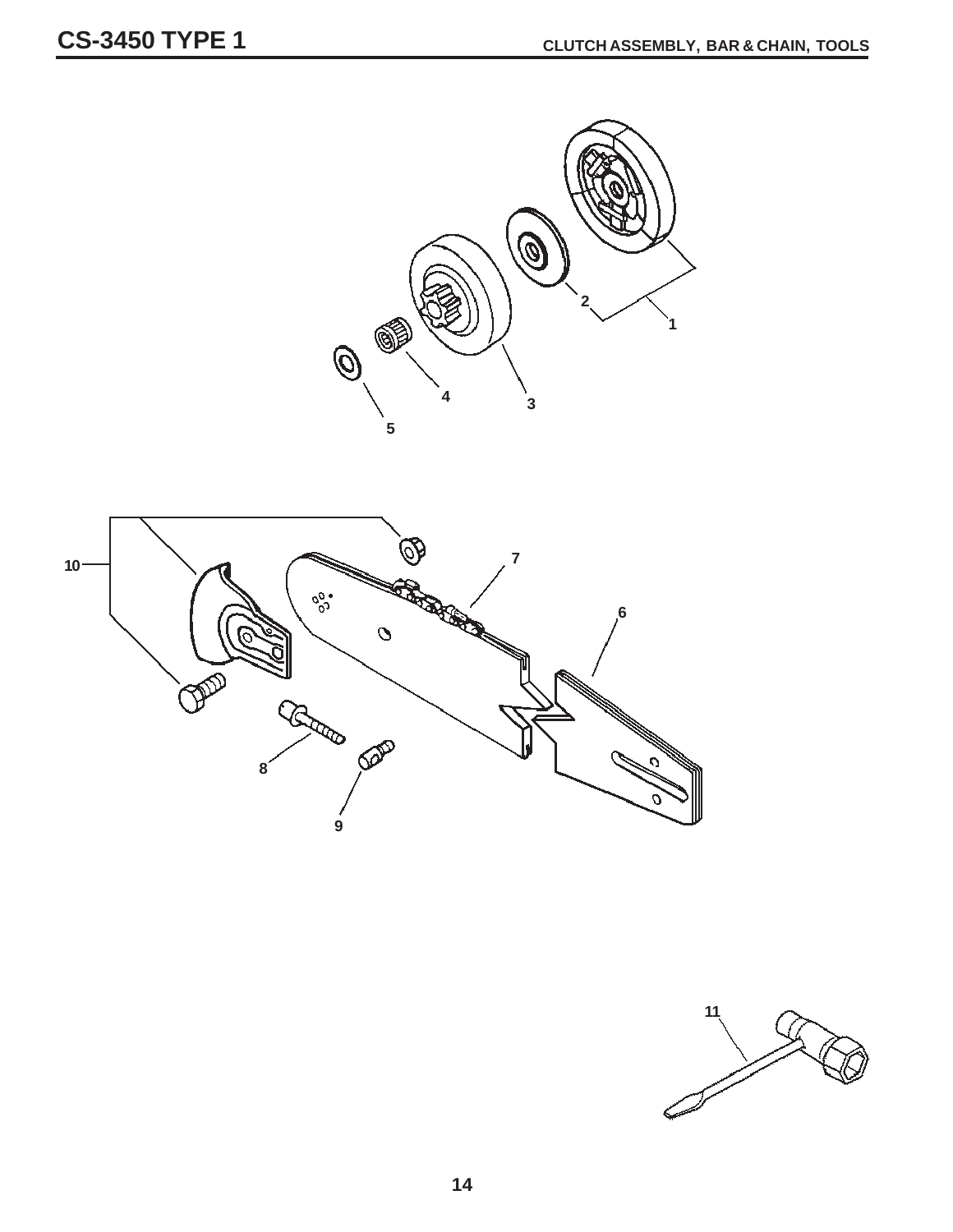|    | ITEM PART NUMBER QTY DESCRIPTION |              |                               | <b>REMARKS</b>  |
|----|----------------------------------|--------------|-------------------------------|-----------------|
|    |                                  |              |                               |                 |
|    | P021000260                       |              | CLUTCH ASY                    | INCLUDES ITEM 2 |
| 2  | 17501939430                      |              | PLATE, CLUTCH                 |                 |
| 3  | 17500539131                      |              | DRUM, CLUTCH                  |                 |
| 4  | 17501235630                      |              | <b>BEARING, NEEDLE</b>        |                 |
| 5  | 17501439130                      |              | WASHER, CLUTCH                |                 |
| 6  | 120374501                        |              | BAR, GUIDE - 12" DOUBLE GUARD |                 |
| 6  | 140375201                        |              | BAR, GUIDE - 14" DOUBLE GUARD |                 |
| 6  | 160375701                        |              | BAR, GUIDE - 16" DOUBLE GUARD |                 |
| 7  | 917045                           |              | CHAIN, SAW - 91VG-45E - 12"   |                 |
|    | 917052                           |              | CHAIN, SAW - 91VG-52E - 14"   |                 |
| 7  | 917057                           |              | CHAIN, SAW - 91VG-57E - 16"   |                 |
| 8  | 43301639131                      | 1            | <b>BOLT</b>                   |                 |
| 9  | 43301403931                      | $\mathbf{1}$ | <b>TENSIONER</b>              |                 |
| 10 | 2894901                          | 1            | KICK GUARD KIT                |                 |
| 11 | 89541039130                      | 1            | WRENCH, W/SCREWDRIVER         |                 |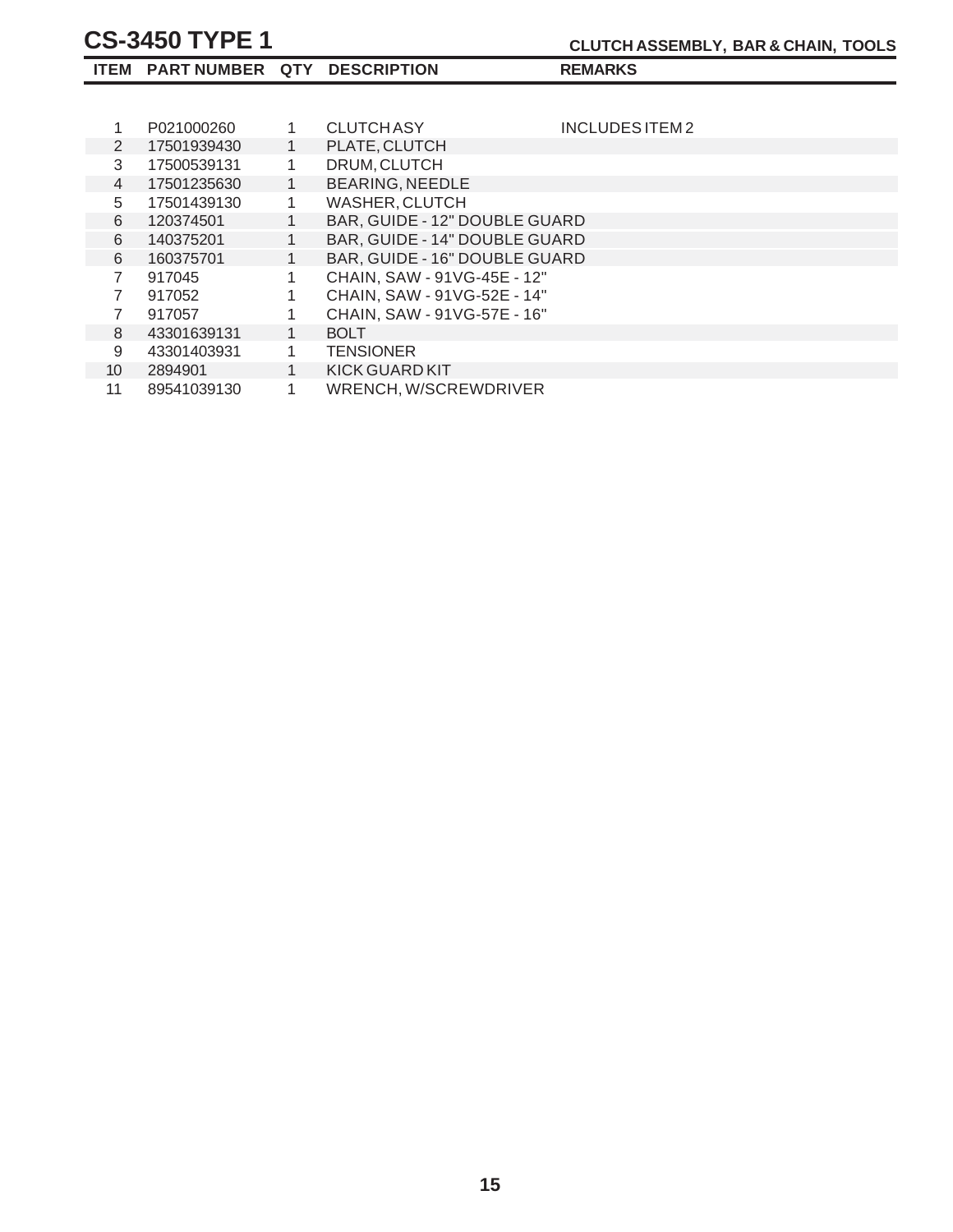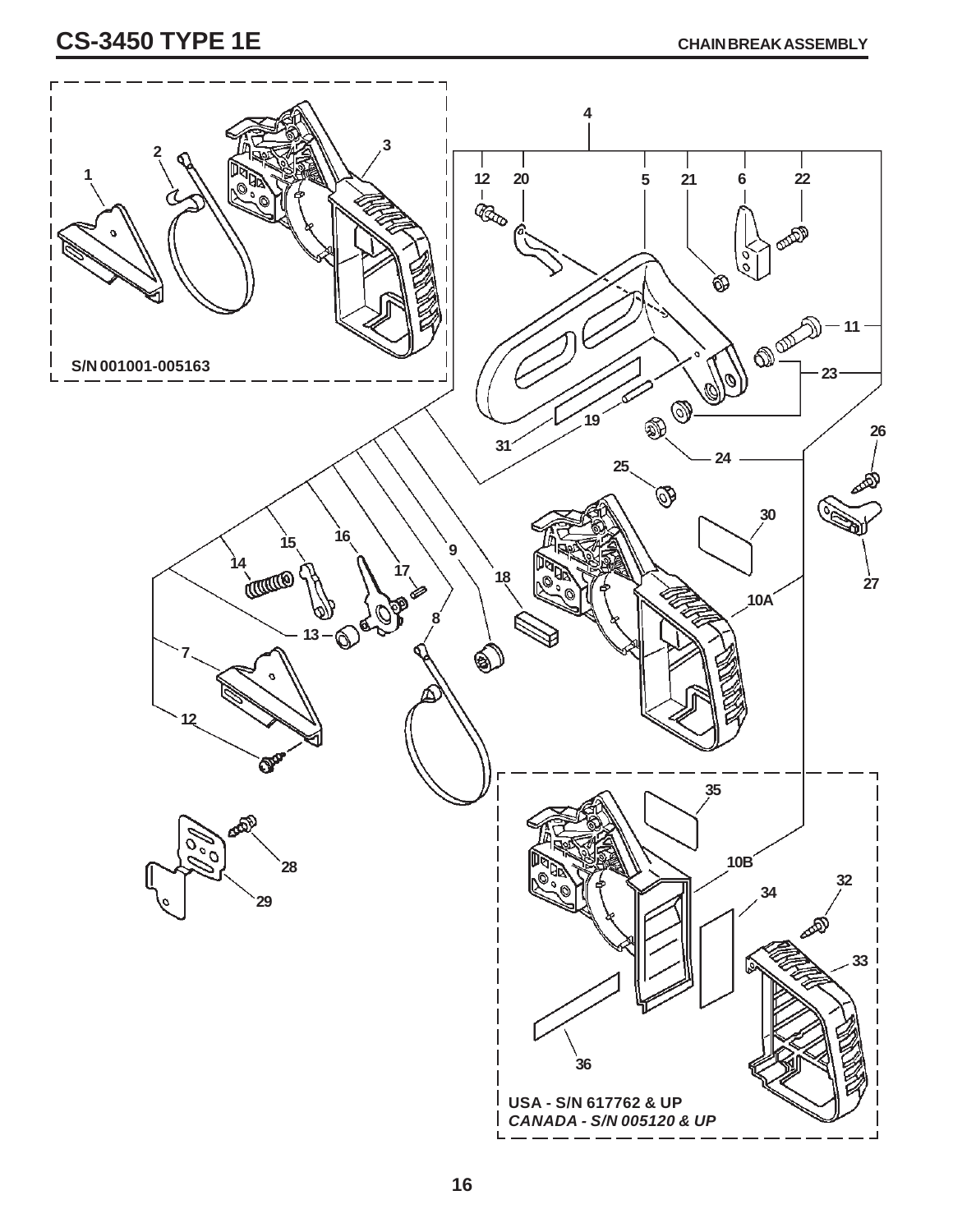29

43301239131 1 PLATE, GUIDE

|                 | ITEM PART NUMBER QTY DESCRIPTION |                |                                               | <b>REMARKS</b>      |   |
|-----------------|----------------------------------|----------------|-----------------------------------------------|---------------------|---|
|                 |                                  |                |                                               |                     |   |
|                 | S/N 001001-005163                |                |                                               |                     |   |
| $\mathbf{1}$    | 43331039230                      | $\mathbf{1}$   | COVER, BRAKE                                  |                     |   |
| $\overline{2}$  | 43312339130                      | $\mathbf{1}$   | <b>BAND, BRAKE</b>                            |                     |   |
| 3               | 43300539233                      | $\mathbf{1}$   | <b>GUARD, SPROCKET</b>                        |                     |   |
|                 |                                  |                |                                               |                     |   |
|                 |                                  |                | S/N 001001-617761, CANADA - S/N 001001-005119 |                     |   |
| 4               | 43310060530                      | $\mathbf{1}$   | <b>CHAIN BRAKE KIT</b>                        | INCLUDES ITEMS 5-24 |   |
| $\sqrt{5}$      | 43311160531                      | 1              | LEVER, BRAKE                                  |                     |   |
| 6               | 43317139130                      | $\mathbf{1}$   | WEIGHT, BRAKE                                 |                     |   |
| 11              | 90020905030                      | 1              | SCREW, 5X30                                   |                     |   |
| 30              | 89015139530                      | $\mathbf{1}$   | LABEL, MODEL                                  |                     |   |
| 31              | 89019239531                      | 1              | LABEL, BAR & CHAIN                            | US MODELS           |   |
| 31              | 89035439131                      | 1              | LABEL, BAR & CHAIN                            | CANADA MODELS       |   |
|                 |                                  |                |                                               |                     |   |
|                 | S/N 005164 & UP                  |                |                                               |                     |   |
| $\overline{7}$  | 43331039530 1                    |                | COVER, BRAKE                                  |                     |   |
| $\,8\,$         | 43312339530 1                    |                | <b>BAND, BRAKE</b>                            |                     |   |
| 9               | 43314235430                      | $\mathbf{1}$   | ADJUSTER, BRAKE                               |                     |   |
|                 |                                  |                |                                               |                     |   |
|                 | S/N 005164-617761                |                |                                               |                     |   |
| 10A             | 43300539530                      | $\mathbf 1$    | <b>GUARD, SPROCKET</b>                        |                     |   |
|                 |                                  |                |                                               |                     |   |
|                 |                                  |                | S/N 617762 & UP, CANADA - S/N 005120 & UP     |                     |   |
| 4               | C032000050                       | $\mathbf{1}$   | <b>CHAIN BRAKE ASY</b>                        | INCLUDES ITEM 5-24  |   |
| 5               | 43314739631                      | 1              | LEVER, BRAKE                                  |                     |   |
| 6               | 43317139630                      | 1              | WEIGHT, BRAKE                                 |                     | п |
| $\overline{7}$  | 43331039530                      | $\mathbf{1}$   | COVER, BRAKE                                  |                     |   |
| 8               | 43312339530                      | $\mathbf{1}$   | <b>BAND, BRAKE</b>                            |                     |   |
| $9\phantom{.0}$ | 43314235430                      | $\mathbf{1}$   | ADJUSTER, BRAKE                               |                     |   |
| 10B             | C300000040                       | $\mathbf{1}$   | <b>GUARD, SPROCKET</b>                        |                     |   |
| 11              | 9131805032                       | $\mathbf{1}$   | SCREW, 5X32                                   |                     |   |
| 32              | 90025305020                      | $\overline{2}$ | SCREW, 5X20                                   |                     |   |
| 33              | A320000030                       | $\mathbf{1}$   | COVER, MUFFLER                                |                     |   |
| 34              | V341000000                       | $\mathbf{1}$   | DEFLECTOR, HEAT                               |                     |   |
| 35              | X503001750                       | $\mathbf{1}$   | LABEL, MODEL                                  |                     |   |
| 36              | 89019239532                      | 1              | LABEL, BAR & CHAIN                            | <b>US MODELS</b>    |   |
| 36              | 89035439131                      | $\mathcal I$   | LABEL, BAR & CHAIN                            | CANADA MODELS       |   |
|                 |                                  |                |                                               |                     |   |
|                 | S/N 001001 & UP                  |                |                                               |                     |   |
| 12              | 90025304010                      | $\overline{4}$ | SCREW, 4X10                                   |                     |   |
| 13              | 43311635430                      | 1              | SPACER, 8X12X9                                |                     |   |
| 14              | 43312235430                      | 1              | SPRING, BRAKE                                 |                     |   |
| 15              | 43320935430                      | 1              | STOPPER. BRAKE                                |                     |   |
| 16              | 43320835431                      | 1              | CONNECTOR, BRAKE                              |                     |   |
| 17              | 90033040088                      | $\mathbf{1}$   | <b>ROLLER</b>                                 |                     |   |
| 18              | 43331232630                      | 1              | COVER, SEAL                                   |                     |   |
| 19              | 90033040238                      | $\mathbf{1}$   | ROLLER, 4X23.8                                |                     |   |
| 20              | 43311439130                      | 1              | <b>SPRING</b>                                 |                     |   |
| 21              | 90050000004                      | $\overline{2}$ | NUT <sub>4</sub>                              |                     |   |
| 22              | 90023804022                      | $\overline{2}$ | SCREW, 4X22                                   |                     |   |
| 23              | 43316739130                      | $\overline{2}$ | <b>SPACER</b>                                 |                     |   |
| 24              | 90056000005                      | $\mathbf{1}$   | LOCKNUT5                                      |                     |   |
| 25              | 43301903933                      | $\overline{2}$ | NUT, FLANGE 6                                 |                     |   |
| 26              | 90025305020                      | 1              | SCREW, 5X20                                   |                     |   |
| 27              | 43302635430                      | $\mathbf{1}$   | CATCHER, CHAIN                                |                     |   |
| 28              | 90025304010                      | 1              | SCREW, 4X10                                   |                     |   |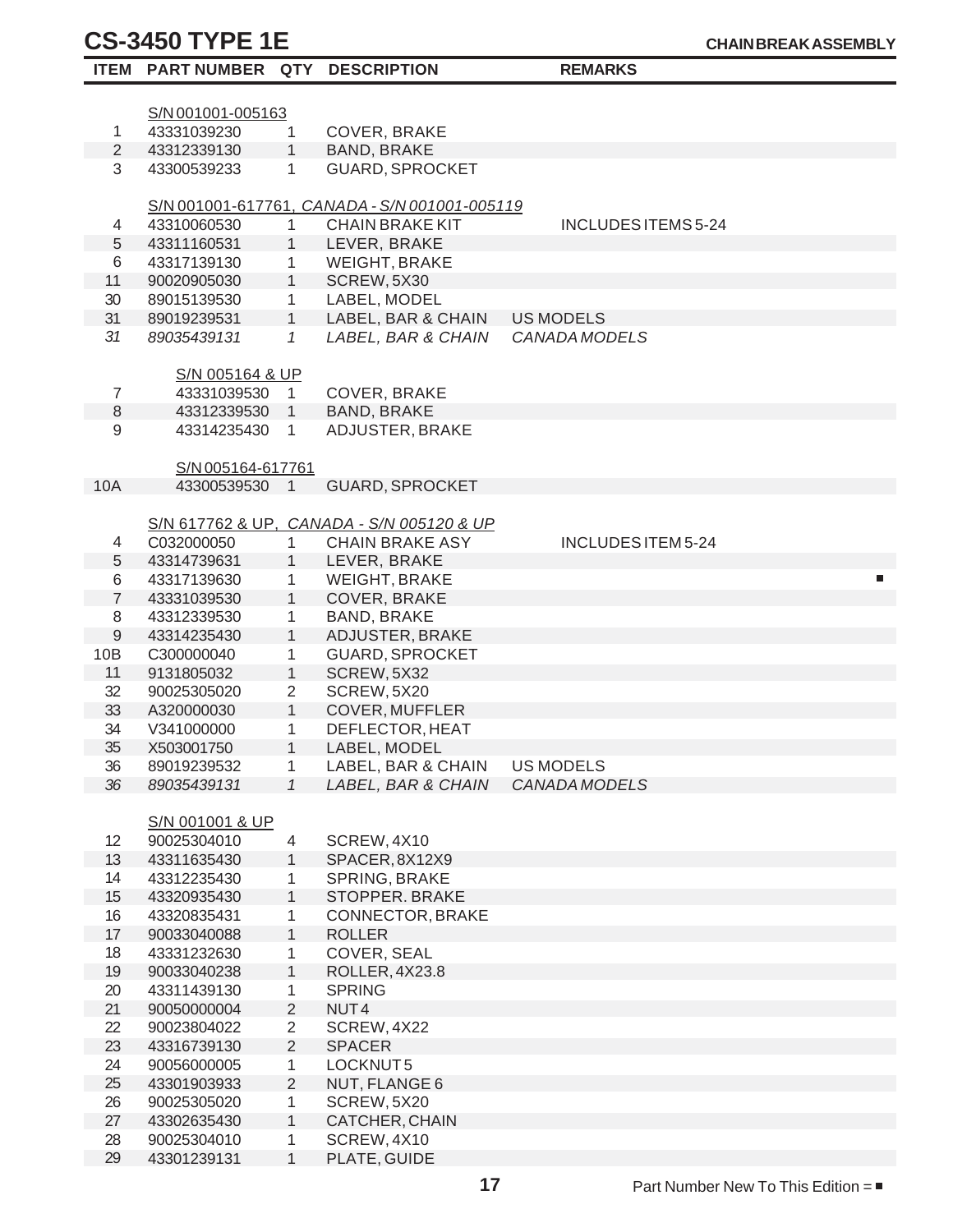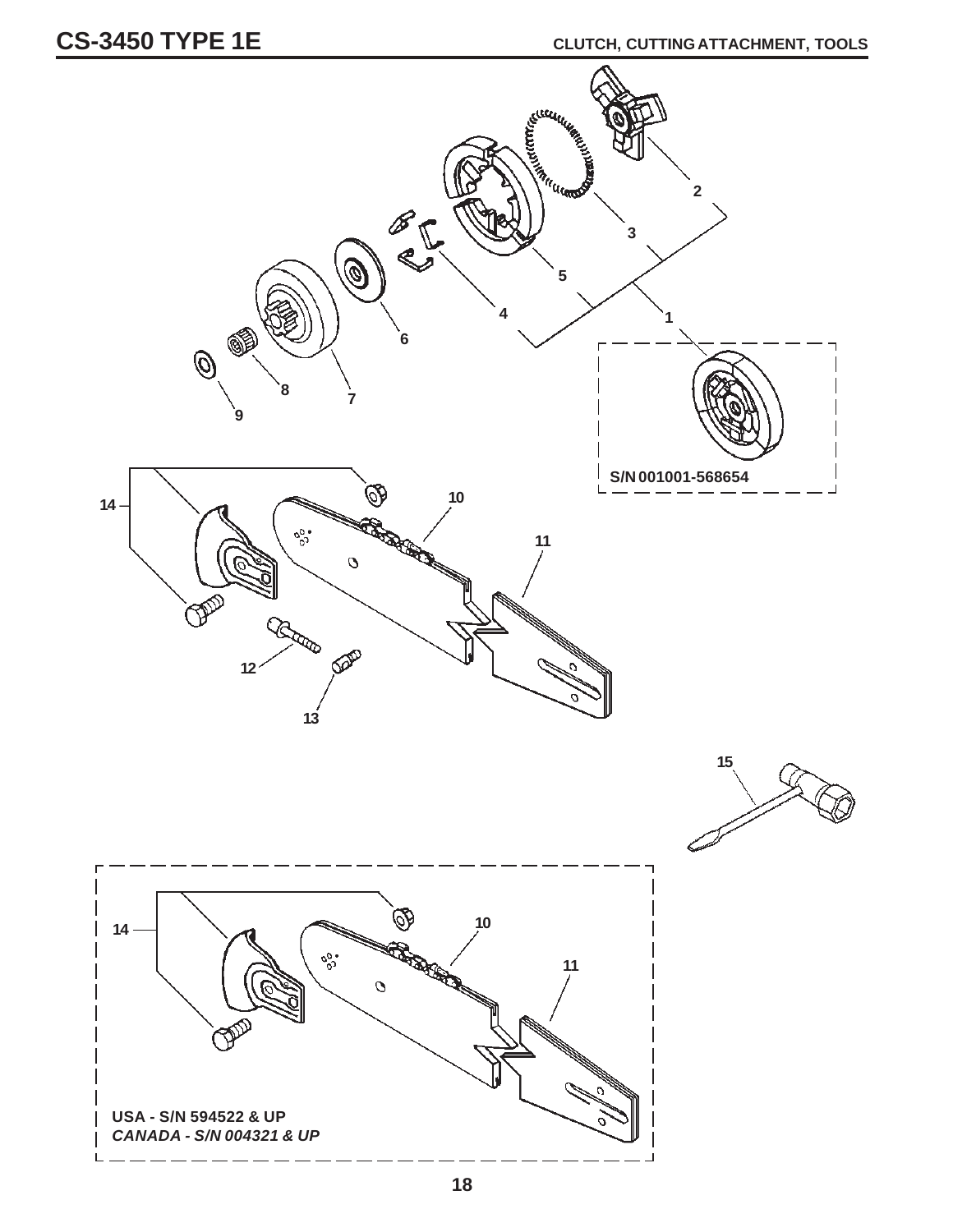| S/N 001001-568654<br>P021000260<br><b>CLUTCHASY</b><br>1<br>$\mathbf{1}$<br>S/N 568655 & UP<br>A056000010<br>$\mathbf{1}$<br><b>CLUTCH ASY</b><br>INCLUDES ITEMS 2-5<br>1<br>$\overline{2}$<br>1<br>HUB, CLUTCH<br>A552000000<br>3<br>SPRING, CLUTCH<br>17501839430<br>$\mathbf{1}$<br>$\overline{4}$<br>$\mathfrak{S}$<br>SPRING, FLAT<br>17502259530<br>3<br>5<br>SHOE, CLUTCH<br>A555000000<br>S/N 568655-617761<br>5<br>$\mathbf{1}$<br><b>CLUTCH SHOE SET</b><br>S/N 617762 & UP<br>P021000270<br>S/N 001001 & UP<br>17501939430<br>$\mathbf{1}$<br>PLATE, CLUTCH<br>6<br>DRUM, CLUTCH<br>$\overline{7}$<br>17500539131<br>$\mathbf{1}$<br><b>BEARING, NEEDLE</b><br>8<br>17501235630<br>$\mathbf{1}$<br><b>WASHER, CLUTCH</b><br>9<br>17501439130<br>$\mathbf{1}$<br>$\mathbf{1}$<br>CHAIN, SAW - 91VG-45E - 12"<br>10 <sup>°</sup><br>917045<br>CHAIN, SAW - 91VG-52E - 14"<br>10 <sup>°</sup><br>917052<br>$\mathbf{1}$<br>$\mathbf{1}$<br>10<br>CHAIN, SAW - 91VG-57E - 16"<br>917057 | ITEM PART NUMBER QTY DESCRIPTION |  | <b>REMARKS</b> |  |
|------------------------------------------------------------------------------------------------------------------------------------------------------------------------------------------------------------------------------------------------------------------------------------------------------------------------------------------------------------------------------------------------------------------------------------------------------------------------------------------------------------------------------------------------------------------------------------------------------------------------------------------------------------------------------------------------------------------------------------------------------------------------------------------------------------------------------------------------------------------------------------------------------------------------------------------------------------------------------------------------|----------------------------------|--|----------------|--|
|                                                                                                                                                                                                                                                                                                                                                                                                                                                                                                                                                                                                                                                                                                                                                                                                                                                                                                                                                                                                |                                  |  |                |  |
|                                                                                                                                                                                                                                                                                                                                                                                                                                                                                                                                                                                                                                                                                                                                                                                                                                                                                                                                                                                                |                                  |  |                |  |
|                                                                                                                                                                                                                                                                                                                                                                                                                                                                                                                                                                                                                                                                                                                                                                                                                                                                                                                                                                                                |                                  |  |                |  |
|                                                                                                                                                                                                                                                                                                                                                                                                                                                                                                                                                                                                                                                                                                                                                                                                                                                                                                                                                                                                |                                  |  |                |  |
|                                                                                                                                                                                                                                                                                                                                                                                                                                                                                                                                                                                                                                                                                                                                                                                                                                                                                                                                                                                                |                                  |  |                |  |
|                                                                                                                                                                                                                                                                                                                                                                                                                                                                                                                                                                                                                                                                                                                                                                                                                                                                                                                                                                                                |                                  |  |                |  |
|                                                                                                                                                                                                                                                                                                                                                                                                                                                                                                                                                                                                                                                                                                                                                                                                                                                                                                                                                                                                |                                  |  |                |  |
|                                                                                                                                                                                                                                                                                                                                                                                                                                                                                                                                                                                                                                                                                                                                                                                                                                                                                                                                                                                                |                                  |  |                |  |
|                                                                                                                                                                                                                                                                                                                                                                                                                                                                                                                                                                                                                                                                                                                                                                                                                                                                                                                                                                                                |                                  |  |                |  |
|                                                                                                                                                                                                                                                                                                                                                                                                                                                                                                                                                                                                                                                                                                                                                                                                                                                                                                                                                                                                |                                  |  |                |  |
|                                                                                                                                                                                                                                                                                                                                                                                                                                                                                                                                                                                                                                                                                                                                                                                                                                                                                                                                                                                                |                                  |  |                |  |
|                                                                                                                                                                                                                                                                                                                                                                                                                                                                                                                                                                                                                                                                                                                                                                                                                                                                                                                                                                                                |                                  |  |                |  |
|                                                                                                                                                                                                                                                                                                                                                                                                                                                                                                                                                                                                                                                                                                                                                                                                                                                                                                                                                                                                |                                  |  |                |  |
|                                                                                                                                                                                                                                                                                                                                                                                                                                                                                                                                                                                                                                                                                                                                                                                                                                                                                                                                                                                                |                                  |  |                |  |
|                                                                                                                                                                                                                                                                                                                                                                                                                                                                                                                                                                                                                                                                                                                                                                                                                                                                                                                                                                                                |                                  |  |                |  |
|                                                                                                                                                                                                                                                                                                                                                                                                                                                                                                                                                                                                                                                                                                                                                                                                                                                                                                                                                                                                |                                  |  |                |  |
|                                                                                                                                                                                                                                                                                                                                                                                                                                                                                                                                                                                                                                                                                                                                                                                                                                                                                                                                                                                                |                                  |  |                |  |
|                                                                                                                                                                                                                                                                                                                                                                                                                                                                                                                                                                                                                                                                                                                                                                                                                                                                                                                                                                                                |                                  |  |                |  |
|                                                                                                                                                                                                                                                                                                                                                                                                                                                                                                                                                                                                                                                                                                                                                                                                                                                                                                                                                                                                |                                  |  |                |  |
|                                                                                                                                                                                                                                                                                                                                                                                                                                                                                                                                                                                                                                                                                                                                                                                                                                                                                                                                                                                                |                                  |  |                |  |
|                                                                                                                                                                                                                                                                                                                                                                                                                                                                                                                                                                                                                                                                                                                                                                                                                                                                                                                                                                                                |                                  |  |                |  |
| S/N 001001-594521, CANADA - S/N 001001-004320                                                                                                                                                                                                                                                                                                                                                                                                                                                                                                                                                                                                                                                                                                                                                                                                                                                                                                                                                  |                                  |  |                |  |
| BAR, GUIDE - 12"<br>$1 \quad$<br>11<br>120374501                                                                                                                                                                                                                                                                                                                                                                                                                                                                                                                                                                                                                                                                                                                                                                                                                                                                                                                                               |                                  |  |                |  |
| BAR, GUIDE - 14"<br>11<br>140375201<br>$\mathbf{1}$                                                                                                                                                                                                                                                                                                                                                                                                                                                                                                                                                                                                                                                                                                                                                                                                                                                                                                                                            |                                  |  |                |  |
| BAR, GUIDE - 16"<br>11<br>$\mathbf{1}$<br>160375701                                                                                                                                                                                                                                                                                                                                                                                                                                                                                                                                                                                                                                                                                                                                                                                                                                                                                                                                            |                                  |  |                |  |
| 12<br>$\mathbf{1}$<br><b>BOLT</b><br>43301639131                                                                                                                                                                                                                                                                                                                                                                                                                                                                                                                                                                                                                                                                                                                                                                                                                                                                                                                                               |                                  |  |                |  |
| 13<br>1<br>43301403931<br><b>TENSIONER</b>                                                                                                                                                                                                                                                                                                                                                                                                                                                                                                                                                                                                                                                                                                                                                                                                                                                                                                                                                     |                                  |  |                |  |
|                                                                                                                                                                                                                                                                                                                                                                                                                                                                                                                                                                                                                                                                                                                                                                                                                                                                                                                                                                                                |                                  |  |                |  |
| S/N 594522 & UP, CANADA - 004321 & UP<br>1                                                                                                                                                                                                                                                                                                                                                                                                                                                                                                                                                                                                                                                                                                                                                                                                                                                                                                                                                     |                                  |  |                |  |
| BAR, GUIDE-12" INTENZ<br>11<br>122374501<br>BAR, GUIDE-14" INTENZ<br>11<br>142375201<br>$\mathbf{1}$                                                                                                                                                                                                                                                                                                                                                                                                                                                                                                                                                                                                                                                                                                                                                                                                                                                                                           |                                  |  |                |  |
| 11<br>$\mathbf{1}$<br>BAR, GUIDE-16" INTENZ<br>162375701                                                                                                                                                                                                                                                                                                                                                                                                                                                                                                                                                                                                                                                                                                                                                                                                                                                                                                                                       |                                  |  |                |  |
|                                                                                                                                                                                                                                                                                                                                                                                                                                                                                                                                                                                                                                                                                                                                                                                                                                                                                                                                                                                                |                                  |  |                |  |
| S/N 001001 & UP                                                                                                                                                                                                                                                                                                                                                                                                                                                                                                                                                                                                                                                                                                                                                                                                                                                                                                                                                                                |                                  |  |                |  |
| $\mathbf{1}$<br>14<br>2894901<br><b>GUARD, KICK KIT</b>                                                                                                                                                                                                                                                                                                                                                                                                                                                                                                                                                                                                                                                                                                                                                                                                                                                                                                                                        |                                  |  |                |  |

15 89541039130 1 WRENCH, W/SCREWDRIVER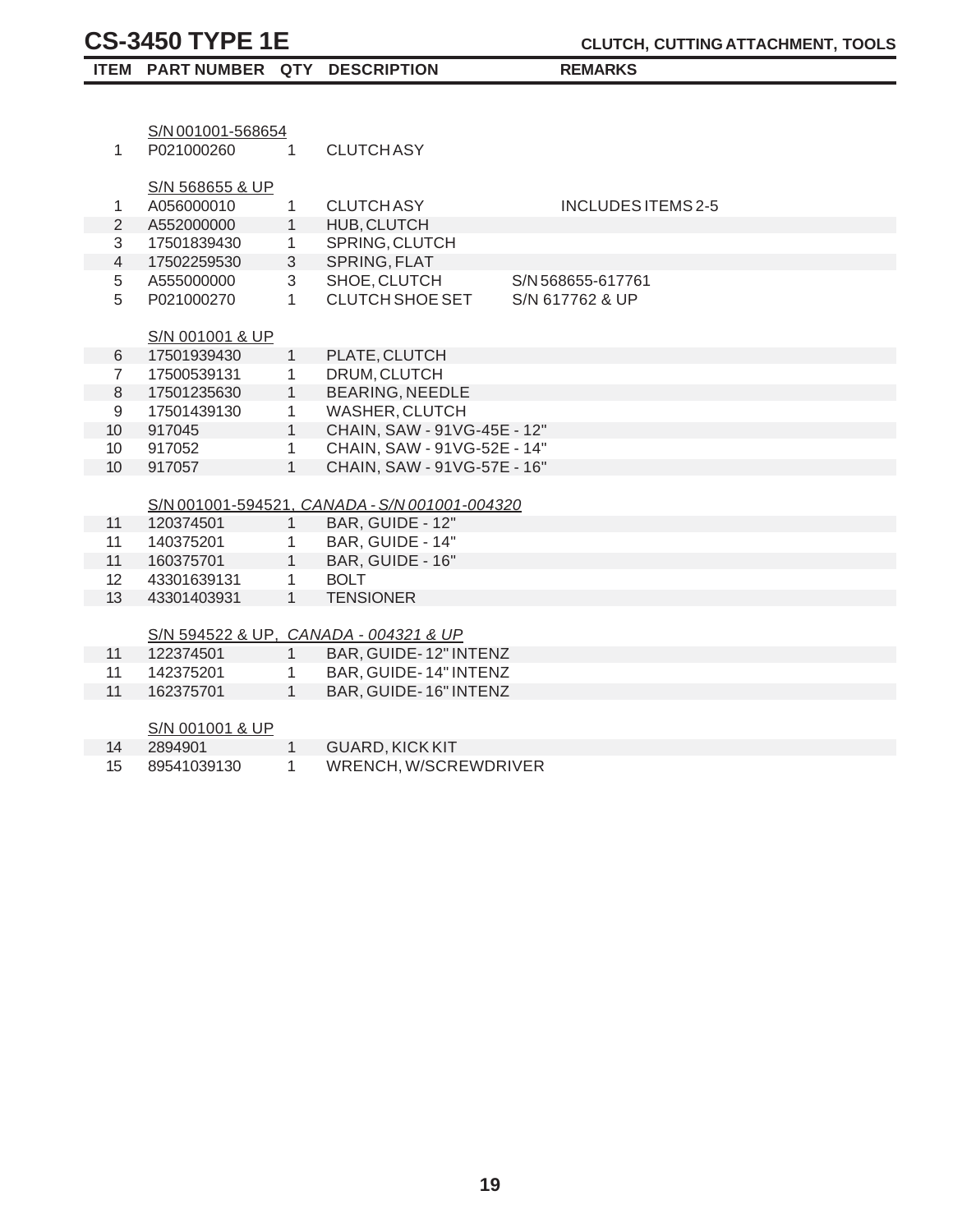### **CS-3450 TYPE 1** CARBURETOR **SERIAL NUMBER: 001001-025666**

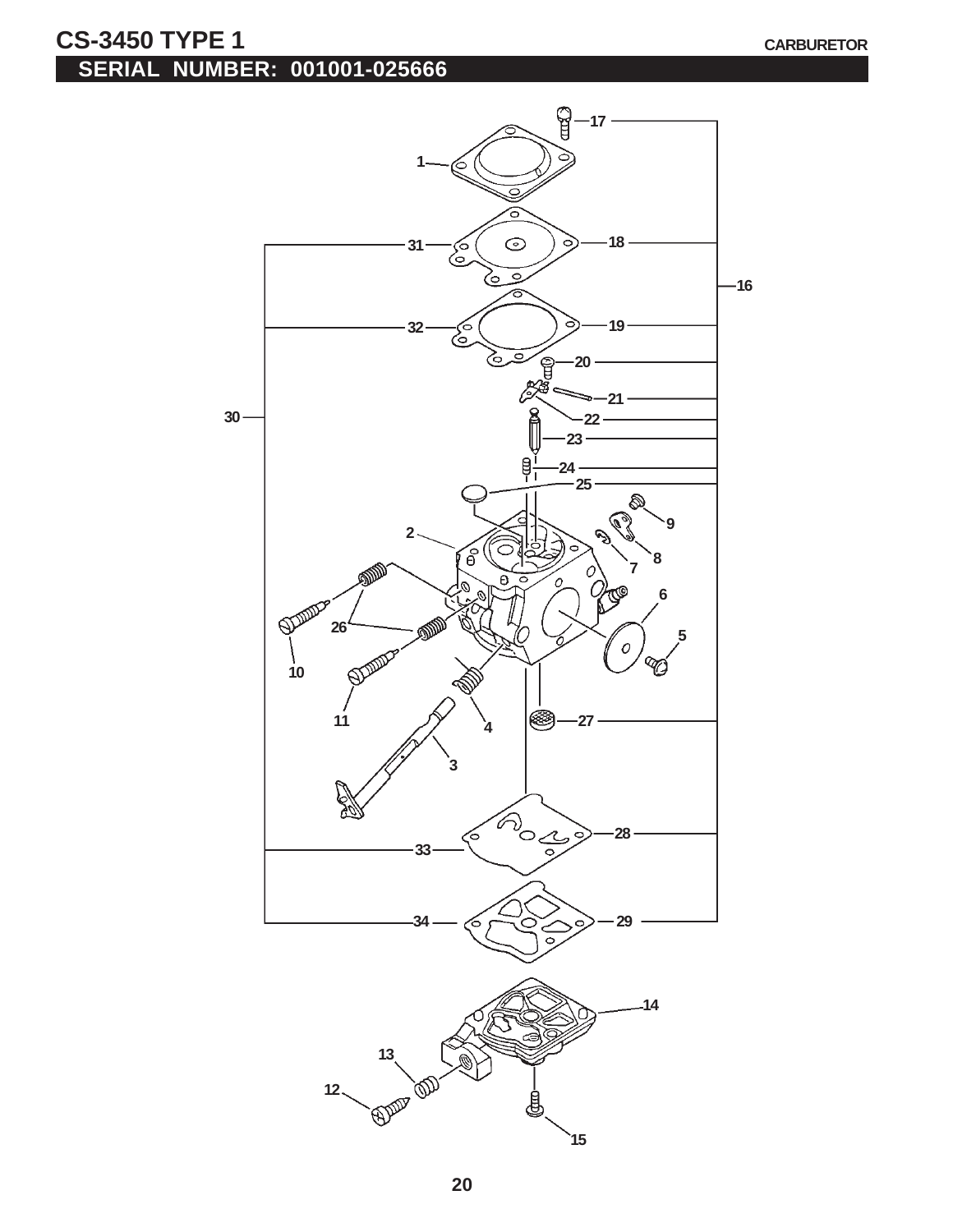# **CS-3450 TYPE 1**

#### **SERIAL NUMBER: 001001-025666**

| <b>ITEM</b>    | <b>PART NUMBER</b> | <b>QTY</b>     | <b>DESCRIPTION</b>              | <b>REMARKS</b>           |  |
|----------------|--------------------|----------------|---------------------------------|--------------------------|--|
|                | 12300060131        | $\mathbf{1}$   | CARBURETOR -- WT-385A           |                          |  |
|                |                    |                |                                 |                          |  |
| 1              | 12314203930        | 1              | COVER, METERING DIAPHRAGM       |                          |  |
| $\overline{2}$ | ------------------ | $\mathbf{1}$   | BODY, CARBURETOR                | NOT AVAILABLE SEPARATELY |  |
| 3              | 12311739630        | 1              | SHAFT, THROTTLE                 |                          |  |
| $\overline{4}$ | 12311347530        | $\mathbf{1}$   | SPRING, THROTTLE RETURN         |                          |  |
| 5              | 12311403930        | 1              | <b>SCREW, THROTTLE VALVE</b>    |                          |  |
| 6              | 12311605230        | $\mathbf{1}$   | VALVE, THROTTLE                 |                          |  |
| $\overline{7}$ | 12312715030        | 1              | CLIP, THROTTLE SHAFT            |                          |  |
| $\,8\,$        | 12315039230        | $\mathbf{1}$   | LEVER, THROTTLE                 |                          |  |
| 9              | 12315039230        | 1              | <b>SCREW, THROTTLE LEVER</b>    |                          |  |
| 10             | 12312039530        | $\mathbf{1}$   | NEEDLE, HIGH SPEED              |                          |  |
| 11             | 12311824430        | 1              | NEEDLE, LO SPEED                |                          |  |
| 12             | 12313419730        | $\mathbf{1}$   | <b>SCREW, IDLE ADJUST</b>       |                          |  |
| 13             | 12313311130        | 1              | SPRING, IDLE ADJUST             |                          |  |
| 14             | 12312409320        | $\mathbf{1}$   | <b>COVER, FUEL PUMP</b>         |                          |  |
| 15             | 12311003930        | 1              | <b>SCREW, FUEL PUMP COVER</b>   |                          |  |
|                |                    |                |                                 |                          |  |
| 16             | 12310037330        | 1              | <b>REPAIRKIT</b>                | INCLUDES ITEMS 17-29     |  |
| 17             | ------------------ | $\overline{4}$ | SCREW, METERING DIAPHRAGM COVER |                          |  |
| 18             | ------------------ | 1              | DIAPHRAGM, METERING             |                          |  |
| 19             | ------------------ | $\mathbf{1}$   | GASKET, METERING DIAPHRAGM      |                          |  |
| 20             | ------------------ | 1              | SCREW, METERING LEVER PIN       |                          |  |
| 21             | ------------------ | $\mathbf{1}$   | PIN, METERING LEVER             |                          |  |
| 22             | ------------------ | 1              | LEVER, METERING                 |                          |  |
| 23             | ------------------ | $\mathbf{1}$   | VALVE, INLET NEEDLE             |                          |  |
| 24             | ------------------ | 1              | SPRING, METERING LEVER          |                          |  |
| 25             | ------------------ | $\mathbf{1}$   | PLUG, WELCH                     |                          |  |
| 26             | ------------------ | $\overline{2}$ | SPRING, ADJUST NEEDLE           |                          |  |
| 27             | ------------------ | $\mathbf{1}$   | <b>SCREEN, INLET</b>            |                          |  |
| 28             | ------------------ | 1              | DIAPHRAGM, FUEL PUMP            |                          |  |
| 29             | -----------------  | $\mathbf{1}$   | <b>GASKET, FUEL PUMP</b>        |                          |  |
|                |                    |                |                                 |                          |  |
| 30             | 12310105960        | 1              | DIAPHRAGM/GASKET KIT            | INCLUDES ITEMS 31-34     |  |
| 31             | ------------------ | 1              | DIAPHRAGM, METERING             |                          |  |
| 32             | ------------------ | 1              | GASKET, METERING DIAPHRAGM      |                          |  |
| 33             | ------------------ | 1              | DIAPHRAGM, FUEL PUMP            |                          |  |
| 34             | ------------------ | 1              | <b>GASKET, FUEL PUMP</b>        |                          |  |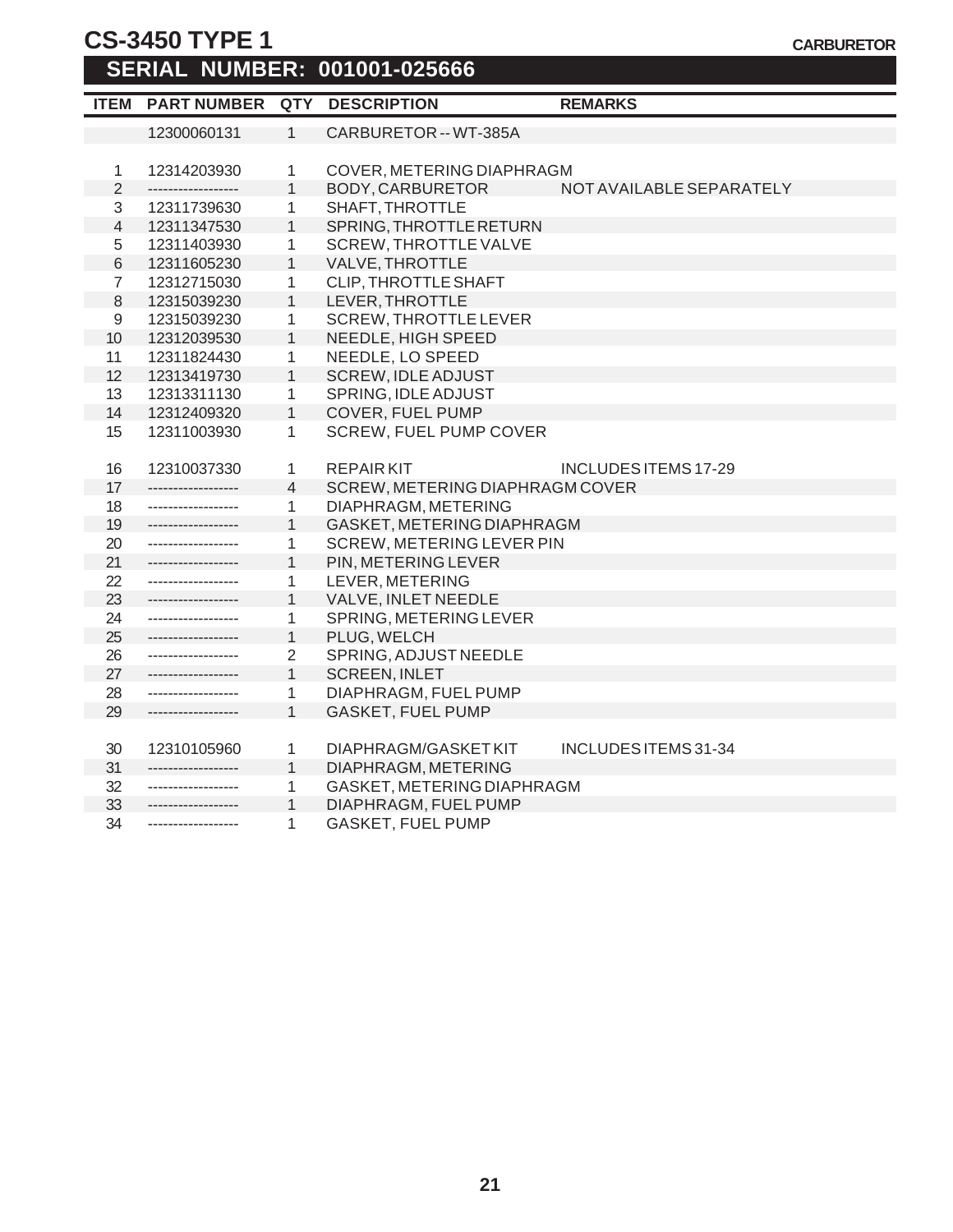CS-3450 TYPE 1, 1E

# **SERIAL NUMBER: TYPE 1 - 025667 & UP, TYPE 1E - 001001 & UP**